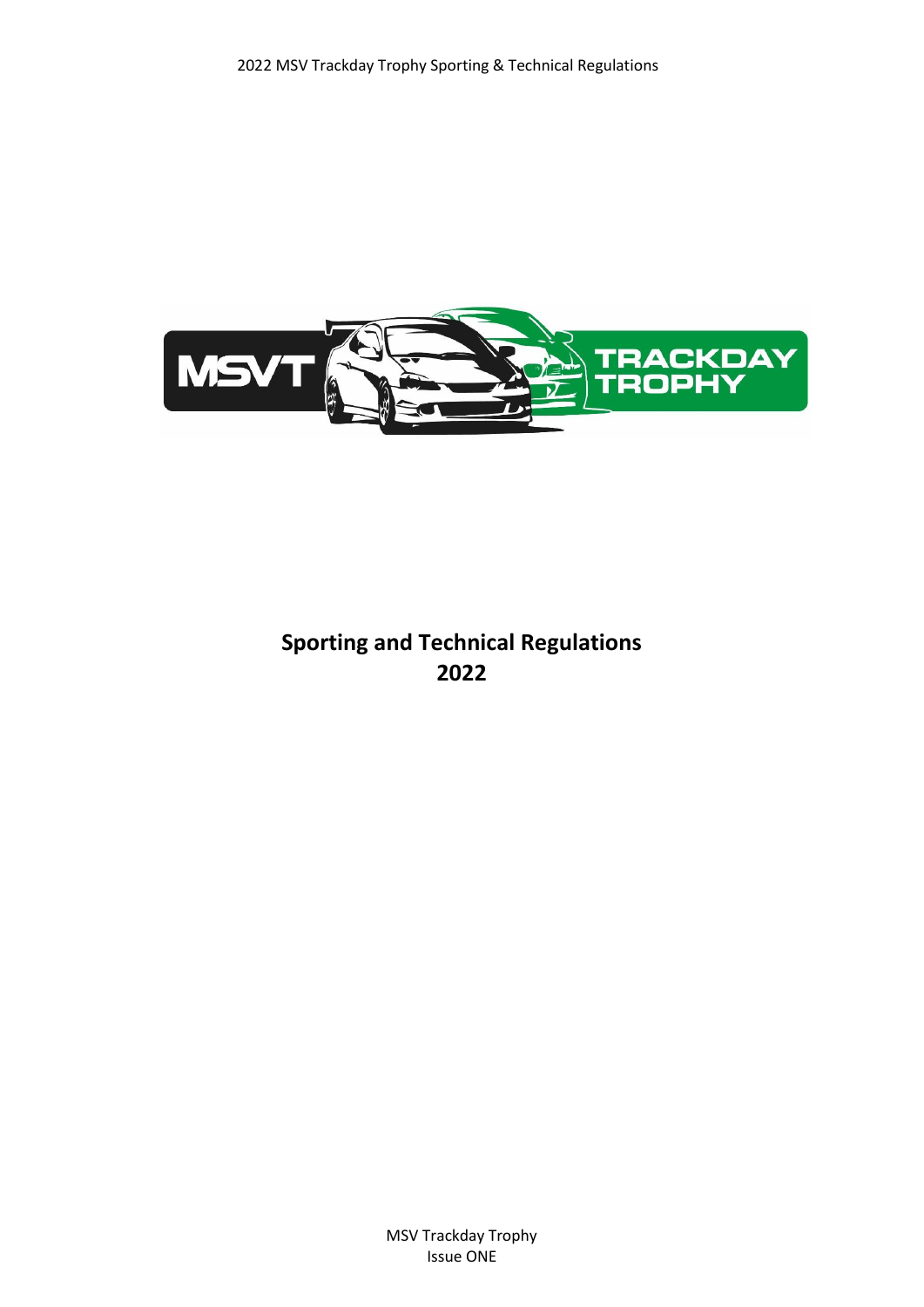## **1. SPORTING REGULATIONS - GENERAL**

#### 1.1. **Title & Jurisdiction:**

The 2022 MSV Trackday Trophy is organised and administered by **MotorSport Vision Racing** in accordance with the General Regulations of the Royal Automobile Club Motor Sports Association (incorporating the provisions of the International Sporting Code of the FIA) and these Series Regulations.

 Series Permit: RS2022/006 Race Status: Interclub

#### 1.2. **Officials:**

- 1.2.1. Series Co-ordinator: Stuart Garland
- 1.2.2. Series Scrutineer: Graham Bahr
- 1.2.3. Deputy Series Scrutineer: Nigel Thorne
- 1.2.4. MSVT Technical Assistants: Stuart Garland, and Daniel Bennell
- 1.2.5. Series Stewards: Greg Masters, Bill Shewan, Mike Dixon, Any three of the above may reach a decision.
- 1.2.6. Clerk of the Course: Simon Gnana-Pragasam or his appointed deputy

#### 1.3. **Competitor Eligibility:**

- 1.3.1 Entrants must:
	- (a) be fully paid up valid membership card holding members of MSVR and
	- (b) be Registered for the Series and
	- (c) be in possession of a valid Motorsport UK Entrants Licence.

#### 1.3.2 Drivers and Entrant/Drivers must:

- a) Be current Members of MSVR and
- b) be Registered for the series and
- c) be in possession of valid Competition (Racing) Nat B status Licence*, as a minimum* or
- d) A professional driver, in possession of a valid Licence (featuring an E.U. flag) and medical, issued by the ASN of a member country of the European Union, or comparable country. ((H)26.2.1. applies)
- e) \*If participation in the Series requires absence from education a driver, in full time school education is required to have the approval of their head teacher and a letter stating such approval from their school in order to fulfil registration for the Series. A driver shall not take time out of their education to participate in motor sport without the prior written approval of their education establishment.
- 1.3.3. All necessary documentation must be presented for checking at all rounds when signingon.
- 1.3.4 Membership of MSVR is free on entry into an event.

#### 1.4. **Registration:**

1.4.1. All teams must register to compete in the series online at: <https://entries.msv.com/tdt>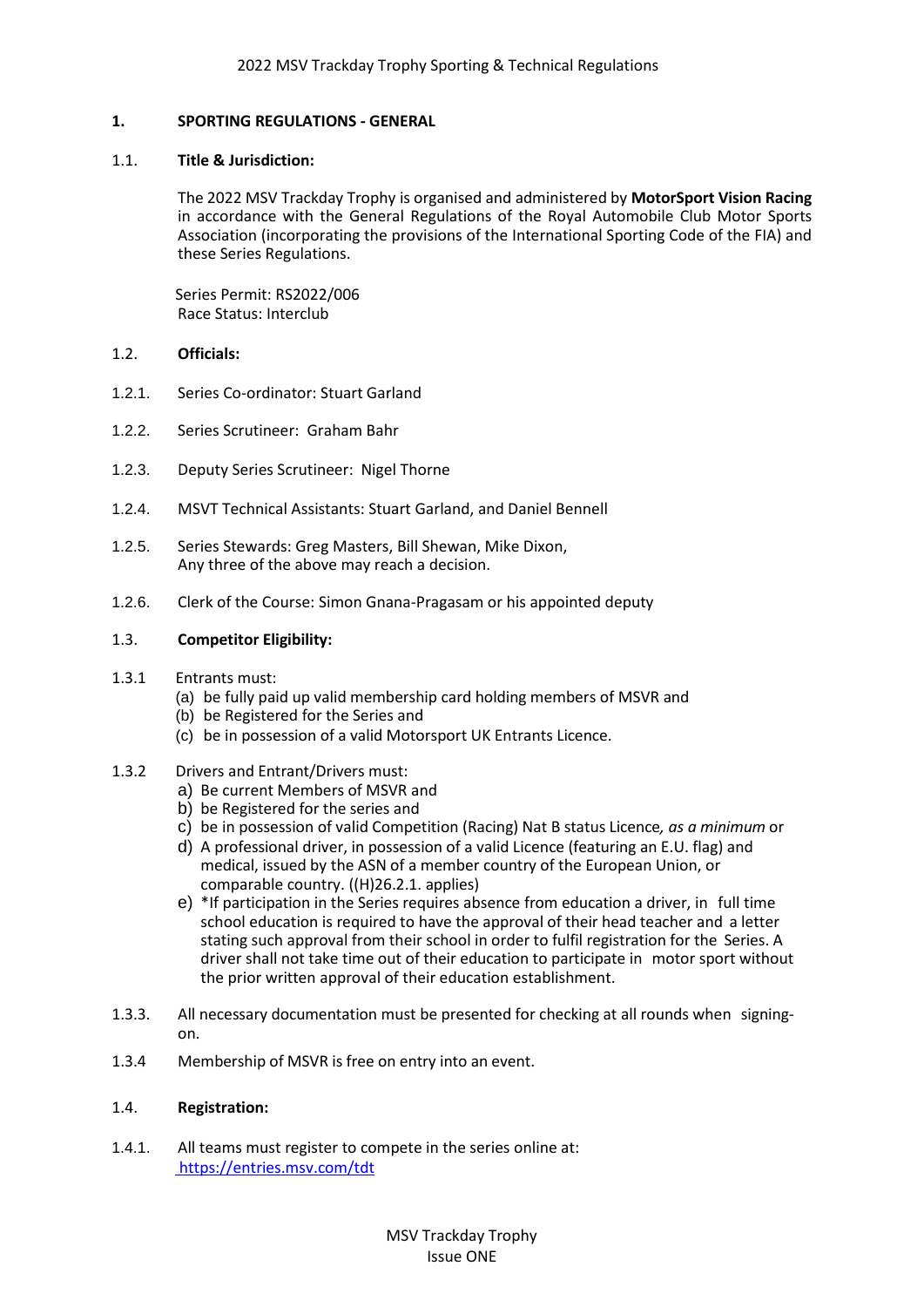- 1.4.2. The Registration Fee is £150 payable via the MSV Trackday Trophy website.
- 1.4.3. Registrations will be accepted from 10<sup>th</sup> January 2022 until the closing date for entries to the final round.

#### 1.5. **Rounds:**

The **MSV Trackday Trophy** will be held over multiple races at a selection of 2022 MSVR race meetings. Full details and a race calendar can be found a[t www.trackdaytrophy.co.uk.](http://www.trackdaytrophy.co.uk/)

1.6 Scoring – Track Day Trophy is a Series of standalone races

#### **1.7 Awards**

- 1.7.1 Awards will be provided by MSV
- 1.7.2 Per round, trophies to:  $1^{st}$   $2^{nd}$  and  $3^{rd}$  in class.
- 1.7.3 Bonuses:

The Series Organising Club will endeavour to obtain sponsored awards or bonuses during the series and reserves the right to introduce same at any time without any obligation to distribute such awards retrospectively.

1.7.4 Presentations:

Winners Caps and Trophies are to be provided for presentation at the end of each race or at an end of the meeting presentation ceremony. Prize money and bonuses, if any, shall be posted to the Entrants within 10 days of the results of each round being declared final.

#### 1.7.5 Entertainment Tax Liability:

In accordance with current government legislation, MSV Racing is legally obliged to withhold tax at the basic rate on all payments to non-UK resident sportsmen/women.

That is, those persons who do not have a normal permanent residence in the UK. The UK does not include the Isle of Man, Channel Islands or Eire. This means that, as the organiser, MSV Racing is required to deduct tax at the current rate applicable from any such payments they may make to non-UK residents.

Under certain circumstances, it may be possible for competitors to enter into an agreement with the Inland Revenue to limit the tax withheld. Any application for such an arrangement must be made in writing and not later than 30 days before the payment is due.

For further information contact:- The Inland Revenue, Foreign Entertainers Unit, Centre for Non-Residents, St John's House, Merton Road, Merseyside L69 9BB. Tel: 0151 472 6488 F 0151 472 6483.

#### 1.7.6 Title to all Trophies:

In the event of any Provisional Results being revised after any provisional presentations and such revisions affect the distribution of any awards the Competitors concerned must return such awards to the Series Coordinator in good condition within 7 days.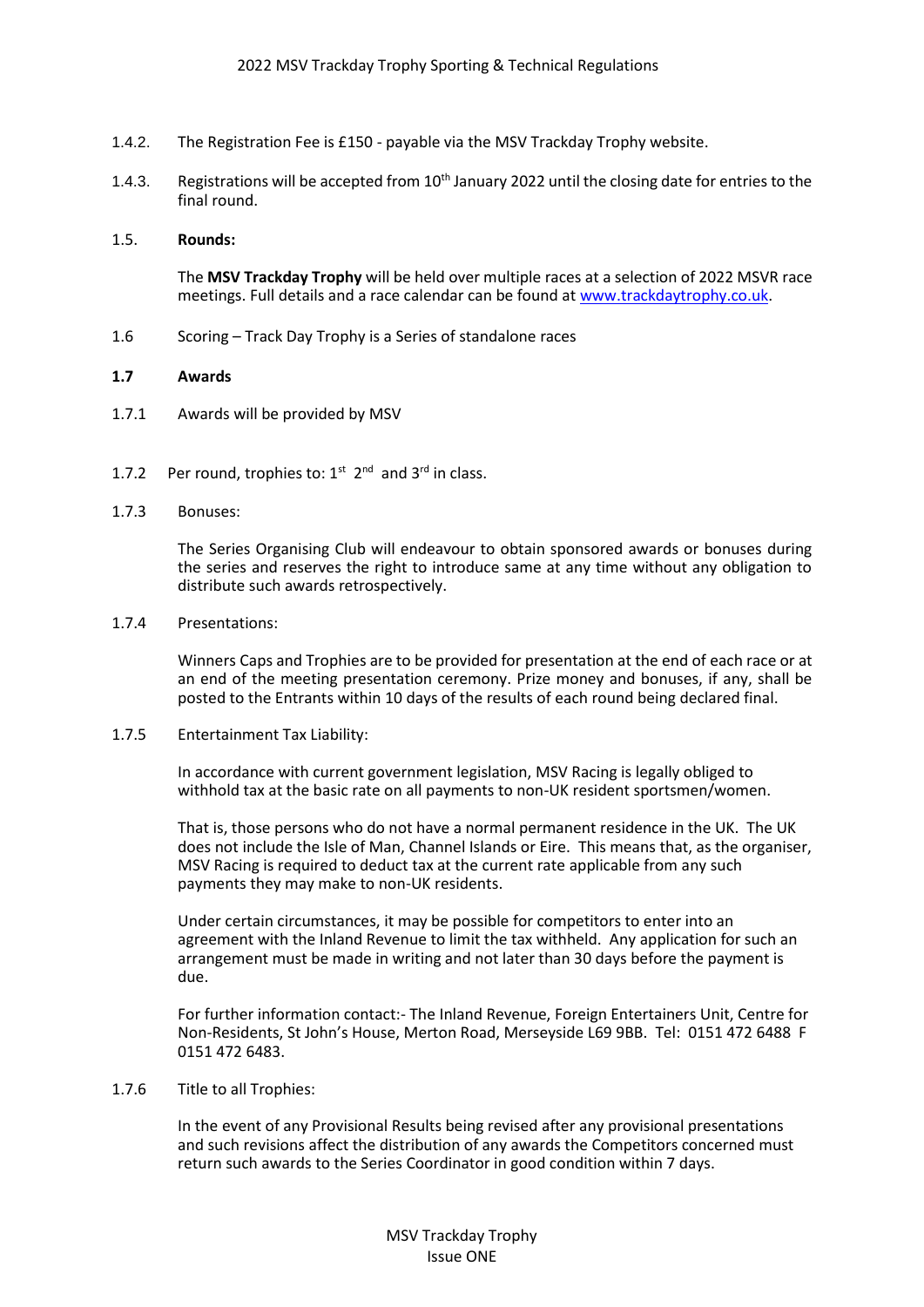## **1.8 Team Radios**

- 1.8.1 In the interest of safety, team radios are permitted (Motorsport UK Regulation Q11.3). The transmission of technical data and information related to the performance of the driver and or car however, is prohibited.
- 1.8.2 The driver/team will at all times comply with the terms and conditions specified from time to time by Ofcom and other official bodies (e.g. an airport authority) for the use of their frequency. (Motorsport UK Regulation Q11.3)

#### **2 SERIES EVENT MEETINGS & RACE PROCEDURES**

- 2.1.1 Competitors are responsible for sending in correct and complete entries with the correct entry fee prior to the closing date for entries before each event.
- 2.1.2 Incorrect or incomplete entries (Including Driver to be Nominated Entries) are to be held in abeyance until they are complete and correct and the date of receipt for acceptance of entry purposes shall be the date on which the Meeting Organiser receives the missing or corrected information or fee.
- 2.1.3 Any withdrawal or Entry or Driver/Car changes made after acceptance of any entry must be notified to the Meeting Organisers in writing. D25.1.12. applied
- 2.1.4 The Entry Fee for each event shall be specified in the SRs and on the entry form.
- 2.1.5 Reserves will be listed in the Final List of Entries published with Final Instructions or in a Bulletin; all reserves will practice and replace withdrawn or retired entries in Reserve Number order irrespective of class. If any Reserves are given Grid Places prior to issue of the first Grid Sheets for any round the times set in practice shall determine their grid positions. If Reserves are given Grid Places after publication of the Grid Sheet and prior to cars collecting in the Official "Assembly Areas" they will be placed at the rear of the Grid and will be started WITHOUT any time delay. Otherwise they will be held in the pit-lane and be released to start the race after the last car to take the start has passed the start line or pit-lane exit, whichever is the later. Such approval to start MUST be obtained from the Clerk of the Course.

# 2.1.6 **Cancellations and refunds**

- If a race entry is withdrawn, no refunds will be offered. However, if a withdrawal is received by the Series Organiser 14 days prior to the race, a credit will be offered towards the next race. This credit is also available to be used towards other MSV products. In any case, a £20 administration charge will be incurred. Withdrawals made within 14 days of a particular race will not be subject to any credit being offered.
- No refunds or credits can be offered for Trackday Trophy registration packs.
- MSVR may cancel, postpone or alter any Date(s) or Track Time of the Event(s) in accordance with the requirements of any Governing Body and whether for reasons of Force Majeure or otherwise. In the case of cancellation or postponement, MSV shall notify the competitor of any such cancellation or postponement as soon as reasonably practicable. MSVR reserve the right to reduce Track Time during the course of the event, whether for reasons of Force Majeure or otherwise, without any repayment to the competitor.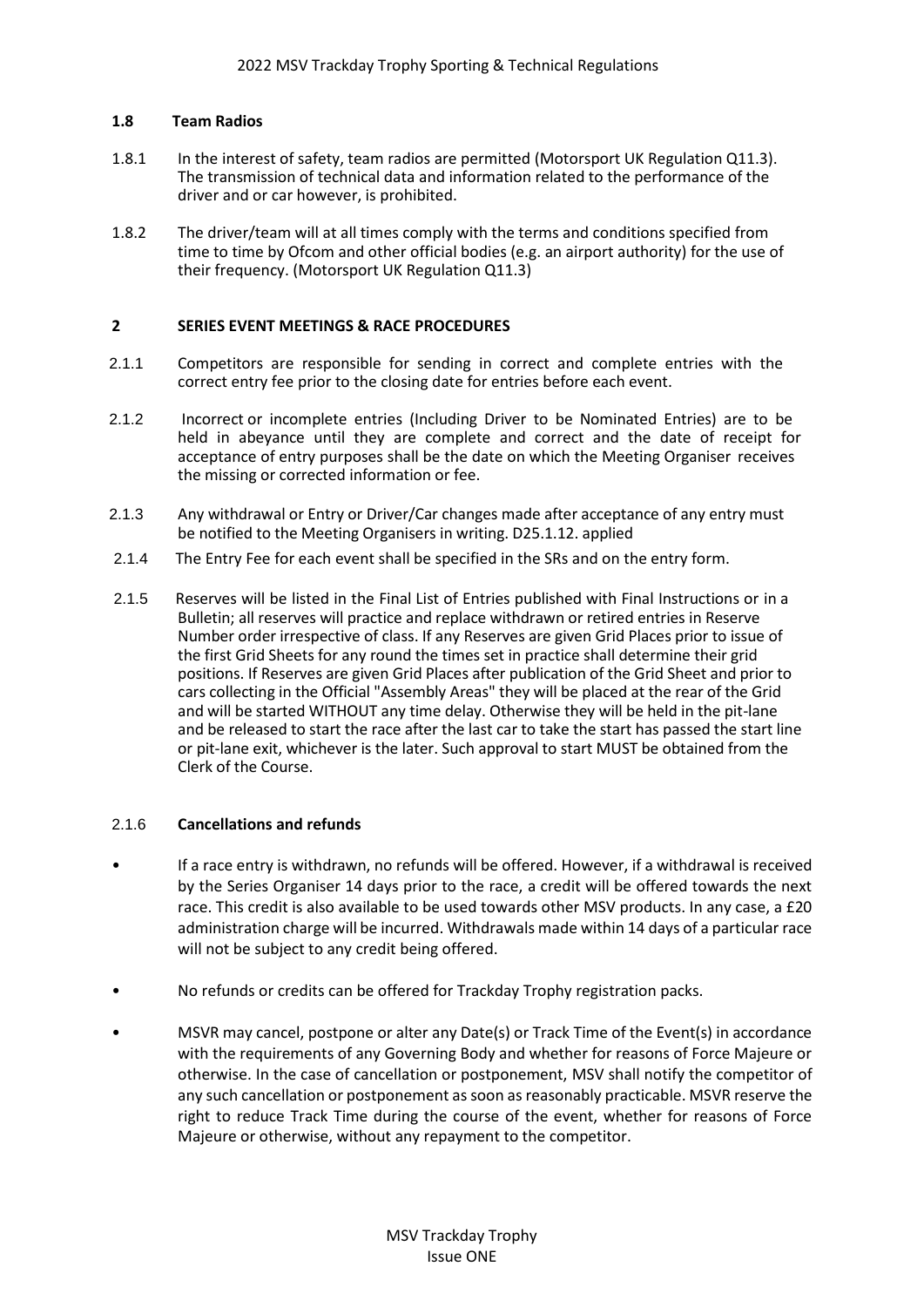## 2.2 **Briefings:**

MSVR will notify Competitors of the times and locations for all briefings in the Final Instructions for the meetings. Competitors must attend all briefings.

#### 2.3 **QUALIFICATION PRACTICE:**

- 2.3.1 Should any Practice session be disrupted the Clerk of the Course shall not be obliged to resume or re-run the session; the decision of the Clerk of the Course shall be final.
- 2.3.2 Each driver shall complete a minimum of 3 laps in the car to be raced, and in the correct session, in order to qualify (Motorsport UK Regulations Q4.5).

#### 2.4 **Races:**

Should any race be disrupted the Clerk of the Course shall not be obliged to resume or rerun the race  $((Q)5.4.)$  (1.6.4. above applies)

- 2.4.1 The minimum scheduled distance shall be 45 minutes whenever practicable but should any race distance be reduced at the discretion of the Clerk of the Course or Stewards of the Meeting it shall still count as a full and valid race.
- 2.4.2 Each car will make a mandatory pit stop which must be a minimum of two minutesin length. This will be timed from the entrance of the pit lane to the exit of the pit lane. These points will be indicated by boards in the pit lane indicating the start of the pit lane speed limit and the end of the pit lane speed limit. Failure to meet the minimum duration of the pit stop will result in a one-lap penalty.
- 2.4.3 The mandatory pit stop must be between 15 & 30 minutes after the start. Driver changes will only be permitted during the stationary period of the pit stop.
- 2.4.4 Should the race distance have to be reduced, the Clerk of the Course may, at their sole discretion, change the pit window opening time and/or duration. Competitors will be advised of the revised plan at the earliest opportunity
- 2.4.5 In all cases seat belts must not be loosened or unfastened before the car comes to a complete stop and must be securely fastened before the car moves off.
- 2.4.6 Failure to make a pit stop during the Pit Stop Window will result in a two-lap penalty.
- 2.4.7 For the avoidance of doubt, a short stop out of the pit stop window will result in a three lap penalty.
- 2.4.8 Failure to make a mandatory pit stop will result in disqualification from the race results.
- 2.4.9 Should any race be stopped before the "Pit Window Closed" board is displayed, all competitors unable to complete their pit stop (i.e. still in the pit lane when the chequered flag or red flag is shown) will have a 2 minute penalty applied to their race time in lieu of their pit stop. Under these specific conditions, competitors who have not yet attempted a pit stop will receive the same 2 minute penalty, on the assumption there was still time to enter the pit lane before passing the "Pit Window Closed" board.
- 2.4.10 Cars which require mechanical assistance to re-join the circuit will, at the sole discretion if the Clerk of the Course, be permitted to re-join the race. Cars pushed by hand by the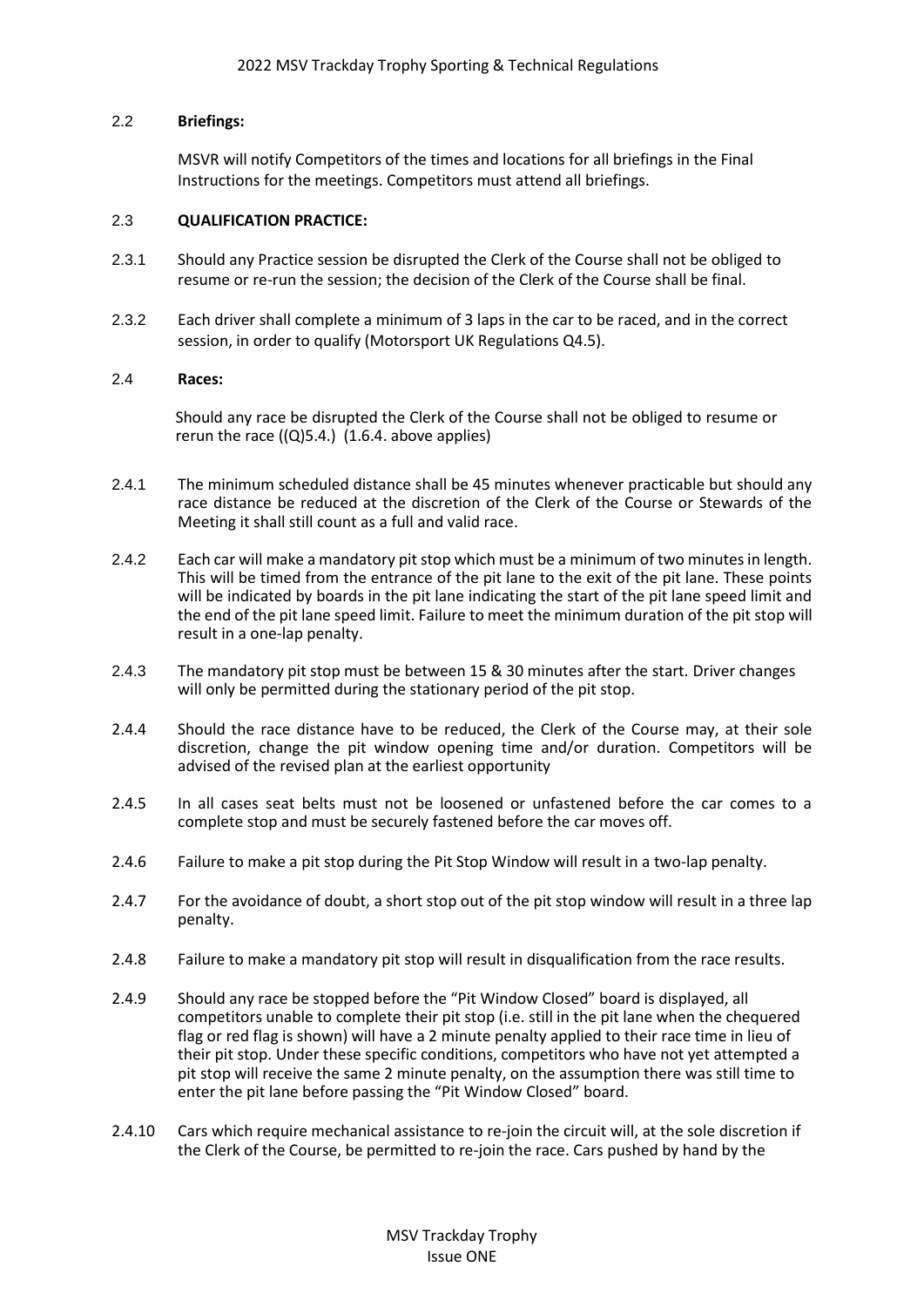marshals will be permitted to continue. This rule will take effect as soon as the vehicles have left the assembly area.

# **2.5 STARTS:**

- 2.5.1 All cars will be released to form up on the grid prior to the start in formation as specified on the grid sheet.
- 2.5.2 The minimum Countdown procedures/audible warnings sequence shall be:-

Under normal conditions the start will be via standing start without a green flag/formation lap.

- A 'one minute' board will be shown on the start line; engines should be started at this stage.
- A '30 second' board will be displayed followed by a '5 second' board, a five second board will be used to indicate that the grid is complete.
- Approximately 5 seconds after this board is withdrawn the red lights will be switched on; after between 2 seconds and 7 seconds they will be switched off to start the race.

A green flag/formation lap may be added if the track conditions deteriorate between qualifying and the race.

The organisers retain the right to change to a safety car start (see Motorsport UK regulation Section Q, Appendix 3, 1.16), or a standard rolling start if safety or other concerns are present. **Any change to the normal start procedure, will be detailed in Final Instructions, by bulletin, or by drivers briefing.**

- 2.5.3 The use of tyre heating/heat retention devices, tyre treatments and compounds is prohibited.
- 2.5.4 Any car removed from the grid after the 1 minute stage or driven into the pits on the Green Flag lap shall be held in the pit lane and may start the race after the last car has passed the start line or pit lane exit, whichever is the later to take the start from the grid.
- 2.5.5 Any drivers unable to start are required to indicate their situation as per Motorsport UK Regulation Q 12.11.2.
- 2.5.6 In the event of any starting lights failure the Starter will revert to use of the National Flag.
- 2.5.7 The use of tyre heating/heat retention devices, tyre treatments and compounds is prohibited.
- 2.5.8 Any cars removed from the grid after the 1 minute stage shall be held in the pit-lane and may start the race after the last car to take the start from the grid has passed the start-line or pit-lane exit, whichever is the later.
- 2.5.9 Any drivers unable to start are required to indicate their situation as per Motorsport UK Regulation Q 12.11.2.
- 2.5.10 In the event of any starting lights failure the Starter will revert to use of the National Flag.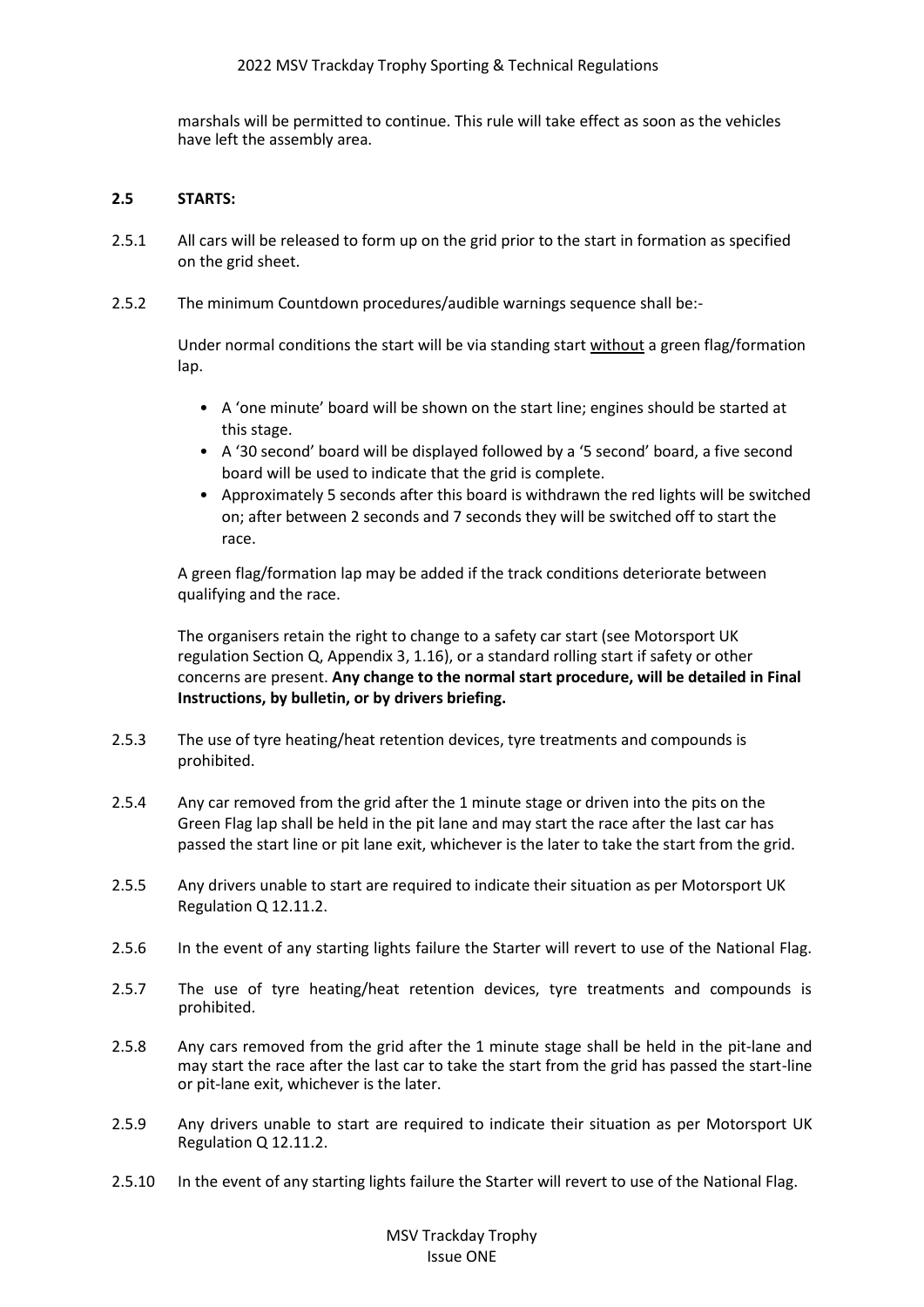#### 2.6 **SESSION RED FLAG**

Should the need arise to stop any race or practice, RED LIGHTS will be switched on at the Startline and RED FLAGS will be displayed at the Startline and at all Marshals Signalling Points around the Circuit.

This is the signal for all drivers to cease circulating at racing speeds, to slow to a safe and reasonable pace and to return to the pit lane, during practice, and to the starting grid area, during a race, unless otherwise directed by officials.

Cars may not enter the Pits unless directed to do so. Work on cars already in the Pits must cease when a race is stopped.

#### **2.7 Pits, Paddock & Pit-lane Safety:**

- 2.7.7 Pits & Paddock: Entrants must ensure that the Motorsport UK, Circuit Management and Organising Club Safety Regulations are complied with at all times. The onus shall be on all drivers to ensure safe working practices are adhered to (in line with the event supplementary regulations) both in the pit lane and paddock during the course of the race weekend.
- 2.7.8 Pit-lane: The outer lane or lanes are to be kept unobstructed to allow safe passage of cars at all times. The onus shall be on all Drivers to take all due care and drive at minimum speeds in pit lanes.
- 2.7.9 Refuelling: May only be carried out in accordance with the Motorsport UK General Regulations, Circuit Management Regulations and the SRs or Final Instructions issued for each Circuit/Meeting. Refuelling is not permitted during qualifying or the race.
- 2.7.10 Speed Limit: Pit Lane Speed Limit will be 60 km/h

## **2.8 Race finishes:**

After taking the Chequered Flag drivers are required to:

- I. progressively and safely slow down
- II. remain behind any competitors ahead of them,
- III. return to the Pit Lane Entrance/Paddock Entrance as instructed,
- IV. comply with any directions given by Marshals or Officials
- V. keep their helmets on and harnesses done up while on the circuit or in the pitlane.
- 2.8.7 Parc Ferme: After each qualifying session and race the vehicles must be presented directly for scrutineering. Any area deemed by the licensed Eligibility Scrutineer and/or his nominated representative will be subject to Parc Ferme conditions with no exceptions. This will include the track from the track to the finish line to the scrutineering area, the waiting area in front as well as the track from the scrutineering area to the Parc Ferme, but all areas may be used as necessary. Team personnel must not enter Parc Ferme unless invited by the Series Eligibility/Safety Scrutineer.

#### **2.9 Results:**

All Practice Timesheets, Grids, Race Results are to be deemed PROVISIONAL until all vehicles are released by Scrutineers after Post Practice/Race Scrutineering and/or after completion of any Judicial or Technical Procedures. (Motorsport UK regulation D26.3)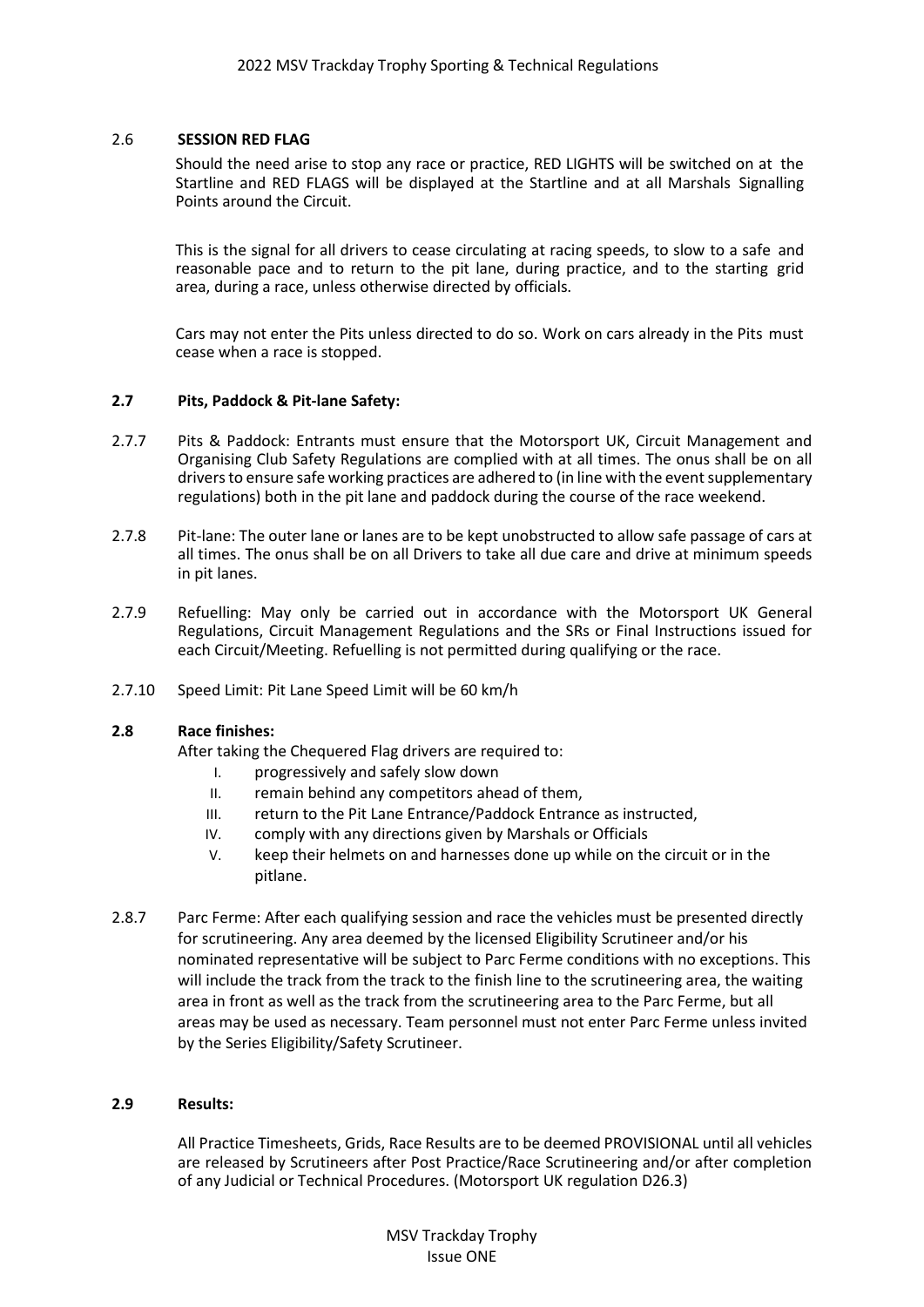# **2.10 Timing Modules**

- 2.10.7 All competitors will be required to fit Electronic Self Identification Modules to their cars for the purposes of accurate timing. It will be the responsibility of the competitor to fit these in the car in the position and manner specified. The Modules must be in place and functioning correctly for all qualifying practice sessions and races. The setting and servicing of these items must only be carried out by properly authorised Motorsport UK licensed Timekeepers. Timing Modules are available to hire from MSV. Competitors will be charged for replacement of the Modules due to damage or loss.
- 2.10.8 Competitors may not place electronic timing equipment within five metres of the official Start, Finish or any other official timing lines at any event or test session/day. Any such equipment placed within these zones will be removed.

# **2.11 Operation of Safety Car**

The Safety Car will be brought into operation and run in accordance with Section Q, Appendix 2 of the Motorsport UK General Regulations.

## **2.12 ONBOARD CAMERAS**

- 2.12.1 Competitors must fit cameras that should capture an image that provides a "drivers eye" view that should include the steering wheel, dashboard and a view of the circuit ahead with a field of vision approximately 100 degrees.
- 2.12.2 The choice of system is free but playback must be possible at the event by regular means such as a laptop.
- 2.12.3 Where no judicial process has been instigated the competitor may not review the footage until the protest time (see Motorsport UK Regulation C5.2.1) has elapsed without the express permission of the Clerk of the Course.
- 2.12.4 In the event that no images are available upon request (other than due to a proven defect with the equipment), sanctions may be applied in accordance with Motorsport UK Regulation C2.1.1. The burden of proof to establish the cause of such failure shall lie with the competitor. The Clerk of the Course may also refer the matter of lack of recorded images to the Stewards of the Meeting for further sanctions.
- 2.12.5 All rights including copyright in relation to footage captured by on board cameras, no matter that the camera is owned by the competitor, will belong to the Organiser and/or Venue Owner/Operator and may not be shared or otherwise used for broadcast or commercial purposes or on social networking sites, forums or any other internet media without permission of the Organiser and/or venue owner/operator.
- 2.12.6 Where it is necessary for the Clerk of the Course to review footage after an event that such footage should normally be reviewed within a period of 7 days of the event.
- 2.12.7 Any breach of camera regulations should be subject to penalties provided for in Motorsport UK regulation C2.1.1 with an option to report any matters to the Series Stewards.
- 2.12.8 In the event of judicial action, all relevant on board footage must be retained until the time period for all judicial matters has elapsed. The competitor is responsible for carrying and fitting an alternative memory card should one be needed whilst this activity is completed.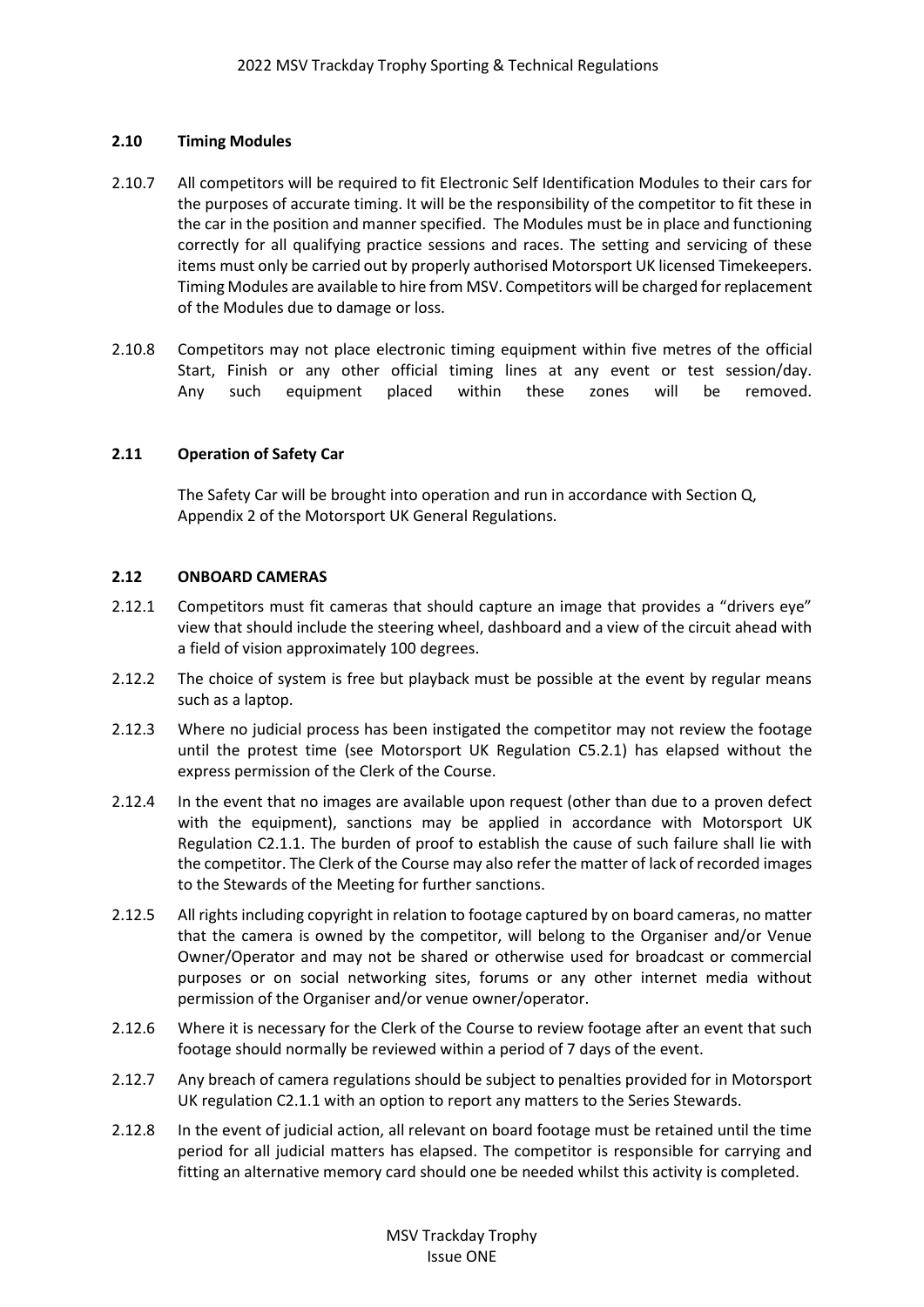# **3 SPECIFIC SERIES REGULATIONS**

- 3.5.7 One official qualifying session of 25 minutes duration will be scheduled at each meeting.
- 3.1.2 In the event of a double header; the starting grid for the first race of that meeting will be published as soon as possible following the completion of the official qualifying session.

The starting grid for the second race of the meeting will be published as soon as possible after the completion of the first race. The grid will be formed by the finishing order in the first race, as published by the official time keepers and authorised by the clerk of the meeting. Any number between and including the first five and ten finishers from the first race shall have their grid positions for the second race reversed, with the number picked at random by the winner of the first race. All other classified finishers will be allocated grid positions in accordance with their finishing order from the first race. Competitors not classified as finishers in the first race will be placed will be placed on the starting grid for the second race after the last classified competitor according to number of laps covered.

## **4 SPECIFIC SERIES PENALTIES:**

In accordance with Section C of the current Motorsport UK Yearbook and these regulations.

## **4.1 Infringements of Technical Regulations:**

4.1.1 Arising from post practice Scrutineering or Judicial Action:

Minimum Penalty: The provisions of Motorsport UK Regulations: C 3.3.

4.1.2 Arising from post race Scrutineering or Judicial Action:

Minimum Penalty: The provisions of Motorsport UK Regulations: C 3.5.1 – C 3.5.2

For infringements deemed to be of a more serious nature the Clerk of the Course and/or Stewards of the Meeting are to invoke the provisions of Regulation C 3.5.1 (c).

## **4.2 Additional specific series penalties:**

- 4.2.1 In order to maintain standards of conduct, the series coordinator will monitor all officials / observers reports of adverse behaviour at race meetings. If any individual is included on such reports during competition the series coordinator will notify the organisers who will issue a warning letter that his / her driving behaviour is to be specifically observed at future race meetings. Adverse second such report during this period of observation may result in a formal warning being issued. Further reports may be referred to the Series Stewards for consideration of further sanctions including but not limited to possible refusal of further race entries or other sanctions as seen fit.
- 4.2.2 The Clerk of the Course may impose a Stop & Go or Drive Through penalty for infringements of the regulations in accordance with Motorsport UK Regulation Q 12.6 (a.-h.).
- 4.2.3 The Clerk of the Course may impose a grid position penalty for the next race or races of the Series for infringements of the regulations.
- 4.2.4 The Clerk of the Course may impose such penalties as appropriate according to the powers granted to him in G 5.3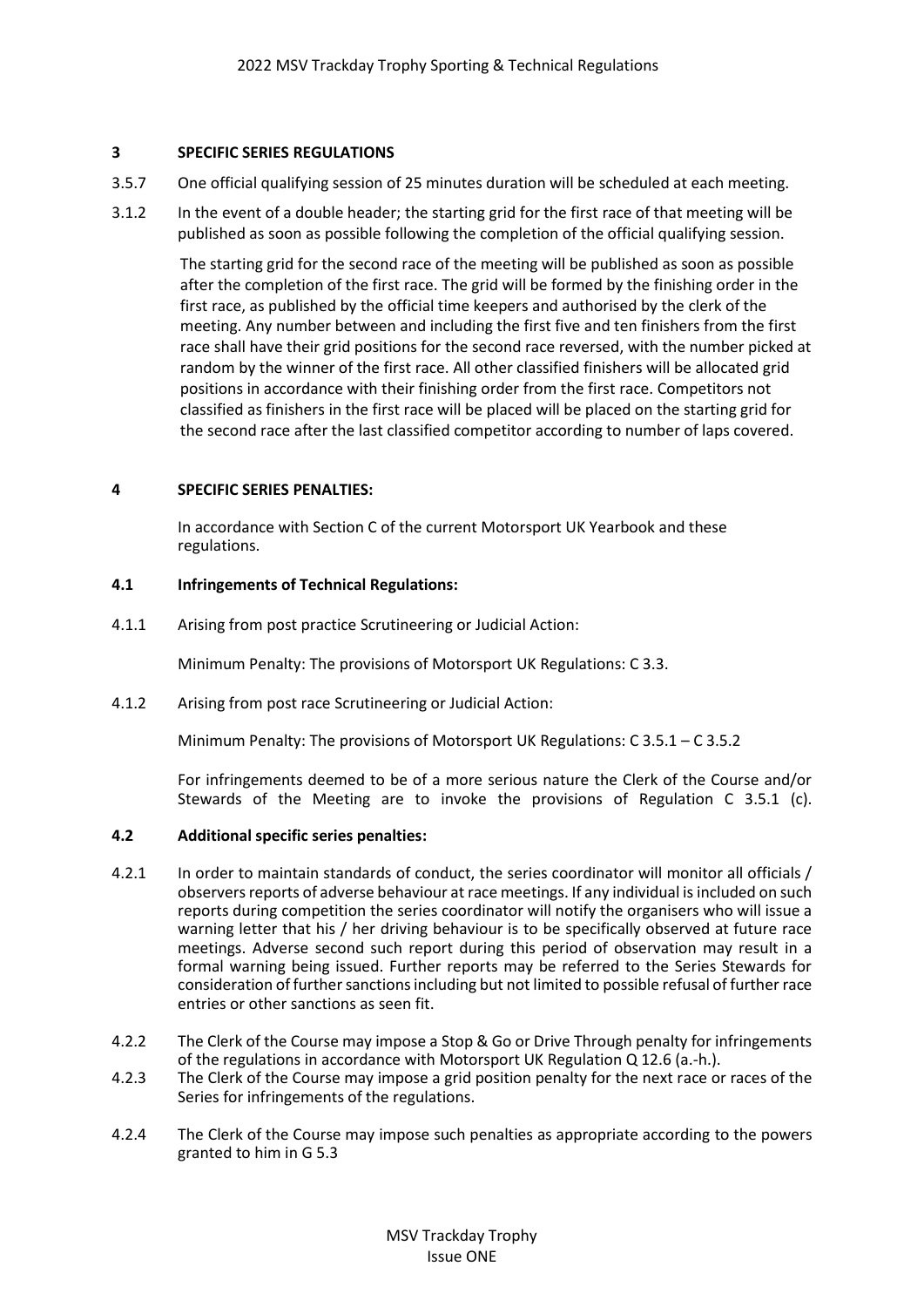4.2.5 In the event that adverse behaviour is not reported during the meeting, video footage may be sent to the organisers appointed Driving Standards Committee for review. Footage may only be submitted within three days of the meeting. On review of the footage, the Driving Standards Committee may request that the organisers issue a warning letter stating that driving behaviour is to be specifically observed at future race meetings, or that organisers issue a formal warning. The Driving Standards Committee may also request that the Organisers, in consultation with a Clerk of the Course, issue a single or multiple race ban in cases of severe adverse behaviour on or off track. This process is supplementary to the standard Motorsport UK judicial process and does not replace, overrule or amend it in any way

## **5 TECHNICAL REGULATIONS**

#### **5.1 Introduction:**

The following technical regulations are set out in accordance with Motorsport UK specified format and it should be clearly understood that if the following texts do not clearly state that you can do something you should seek clarification from the series organisers prior to making any changes.

The organisers reserve the right to modify these series regulations as appropriate to ensure close competitive racing at all times.

Exceptions to the Technical Regulations may be made providing they are:

- Approved by the series organisers and scrutineers in advance.
- In keeping with the spirit of the series (modifications made during the course of the season that give a significant performance advantage at a high financial cost will almost certainly be illegal).

If your vehicle does not conform to a specific regulation, please email regs@msv.com prior to the closing date for race entries with a detailed description of the part of your vehicle in question. Please include photos and any other information that might be relevant so that we can review your entry accordingly.

In any case, all Motorsport UK safety requirements must be adhered to as specified in the blue book.

#### 5.2 **Description:**

The MSVT Trackday Trophy is for Competitors participating in Production and Production based Saloon, Hatchback and Sports cars.

Vehicles of commercial type, such as a van/pick-up which were initially intended solely for commercial or goods carrying, are also permitted to take part in the series.

Four Wheel Drive is not permitted.

The responsibility to prove eligibility is that of the entrant at all times. The series organisers in conjunction with the Series Scrutineer shall determine matters as to the eligibility and the implementation which may involve photographing any part of the vehicle and performing electrical diagnostics at the scrutineers discretion.

> MSV Trackday Trophy Issue ONE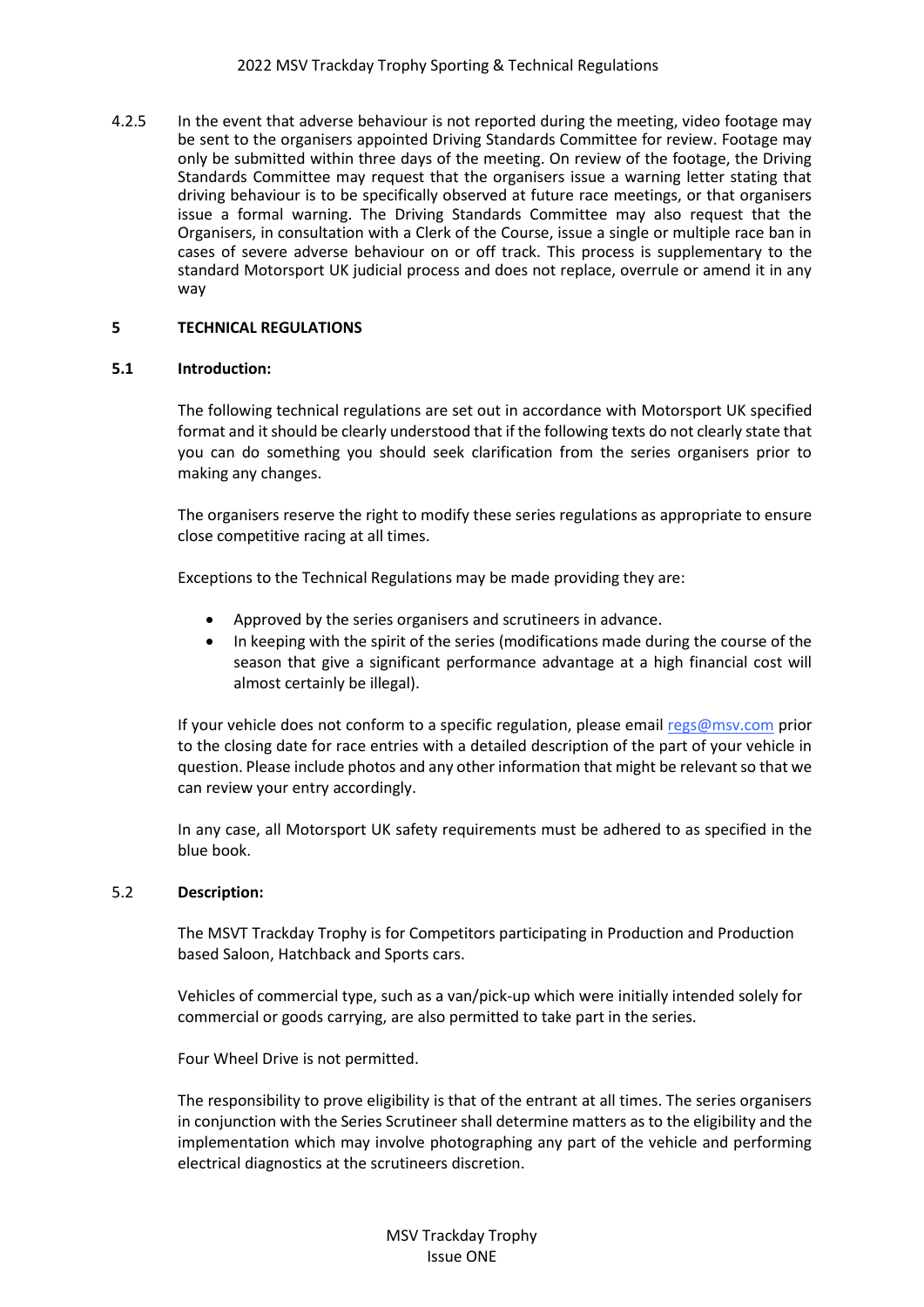Guest entries will only be confirmed 2 weeks prior to a race weekend. Entries may be made before this time however should a grid be full with cars complying with regulations, guest entries will be removed from the grid and placed as a reserve. For avoidance of doubt, if multiple guest entries are received prior to this time, guest entries will be removed from the grid in reverse order of booking.

Guest cars will be classified in the overall results (not by class), but not be awarded trophies.

Guest cars must also fully comply with section 5.2 of these regulations.

All entries are at the discretion of the Series Organisers.

#### 5.3 **Classes**

Cars will run in four classes based on power to weight ratio of the vehicle. The class structure will be as follows but may be subject to change depending on entries.

Class B: 151 – 175 bhp/tonne Class C: 126 – 150 bhp/tonne Class D: Up to 125 bhp/tonne

Guest Class: Any other Production and Production based Saloon, Hatchback and Sports car that the organisers have given permission to join the Series or single events.

All vehicles entering the series must be power tested prior to their first event by Total Track Ltd who run the MINI CHALLENGE Championship. The test will measure power at the hubs.

Tests will be scheduled at 3 pre-season power testing days at 3 MSV circuits and on the Friday before a selection of race meetings. The dates for these will be communicated to competitors by MSV. The cost of these power tests will be £125 inc VAT. Repeat tests will also be charged at £125 inc VAT.

If you are unable to attend a scheduled power testing day, you may arrange a test at Total Track's premises as detailed below. These tests will be charged at £100 inc VAT. Repeat tests will also be charged at £100 inc VAT.

Testing at Total Track's premises must be pre-booked by email, if competitors arrive unannounced they will be turned away.

Total Track Ltd Unit 1 Roy Humphrey Estate A140 Norwich-Ipswich Road Eye Suffolk IP23 8AW

E-mail[: dyno@minichallenge.co.uk](mailto:dyno@minichallenge.co.uk) Tel: 01379 870 099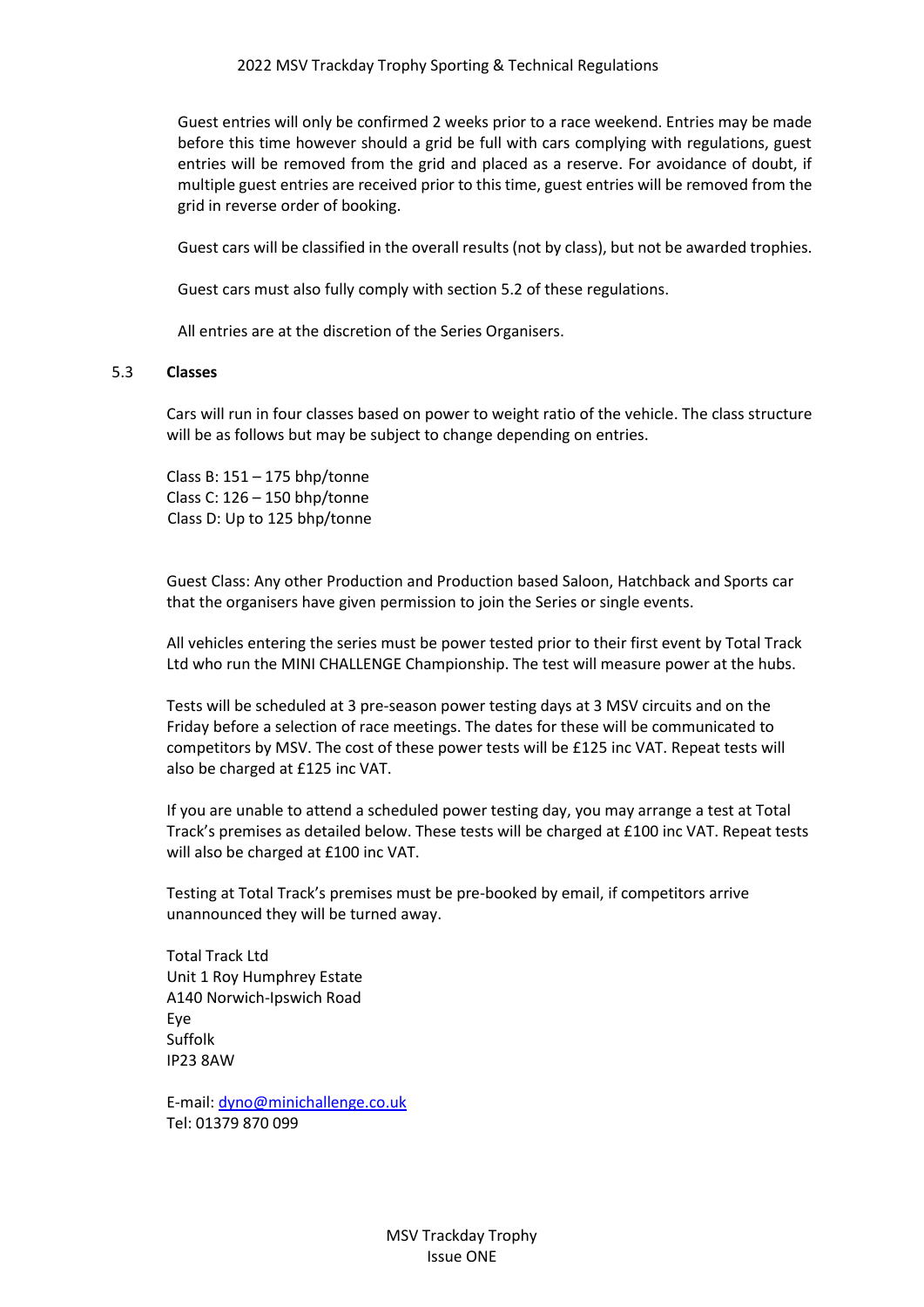You must provide MSVT with the "Performance Certificate" prior to your first race meeting and must provide a revised certificate should you make any changes to your powertrain package.

The operator of the power testing equipment (Total Track) shall be a judge of fact under the event regulations.

Following Qualifying and Race sessions, the operating area for the power test, will be treated as parc ferme and will be subject to parc ferme conditions. For the avoidance of doubt, this includes the route from the pit lane or parc ferme to the power testing area/location, and route back from the power testing area/location to the main perc ferme area/location.

# **Power testing procedure (procedure to be the same at Total Track Ltd premises or at each event at circuit):**

1. Car owner/operator will be asked to confirm all coolant, oil and fuel levels are correct and fine before fitting car to Dynapack. Car will be fitted using 4 or 5 stud wheel adaptors. Cars running Single hub nuts & wheels will need to contact Total Track Ltd to confirm suitable fitting attachment is available for testing before bringing the car to test. An additional charge will be made to cover cost of adaptor.

2. Car will be run until normal coolant operating temperature is reached and oil temperature (where measured) is minimum 50 Deg C

- 3. Car must run with bonnet or engine covers down as per how it would be on track
- 4. Power run settings will be as follows
- Car must be tested in a gear that exceeds 150KPH before the test finishes based on theoretical gearing calculations. A default gear of one below top will be used as a default.

- Hold between 2750 and 3250RPM for 4 seconds to stabilize the dyno and engine load
- Power will be tested to the rev limiter
- The power run test will be set at an acceleration rate of 500RPM per second e.g. 3000rpm to 8000rpm will be approximately 10 second test
- The car will be tested 3 times to provide a heat soaked condition for real world measuring. The highest power reading will be used to calculate the power to weight ratio for calibration tests, whereas post race/qualification the middle reading will be used.

- Should the power testers deem in necessary, additional power runs may be completed. Additional runs will be conducted at the testers discretion
- Application of a tolerance of 2% to reflect real world conditions will be at the pure discretion of the Meeting Organisers and Total Track Dyno operators.

5. Car will be allowed to cool down until owner/operator is satisfied that the engine can be shut off.

Once the car has been tested the driver/team will sign the "dyno agreement form" confirming that they agree the test has been conducted per these regulations, before the car is released from the testing area. Failure to do this may result in further testing of the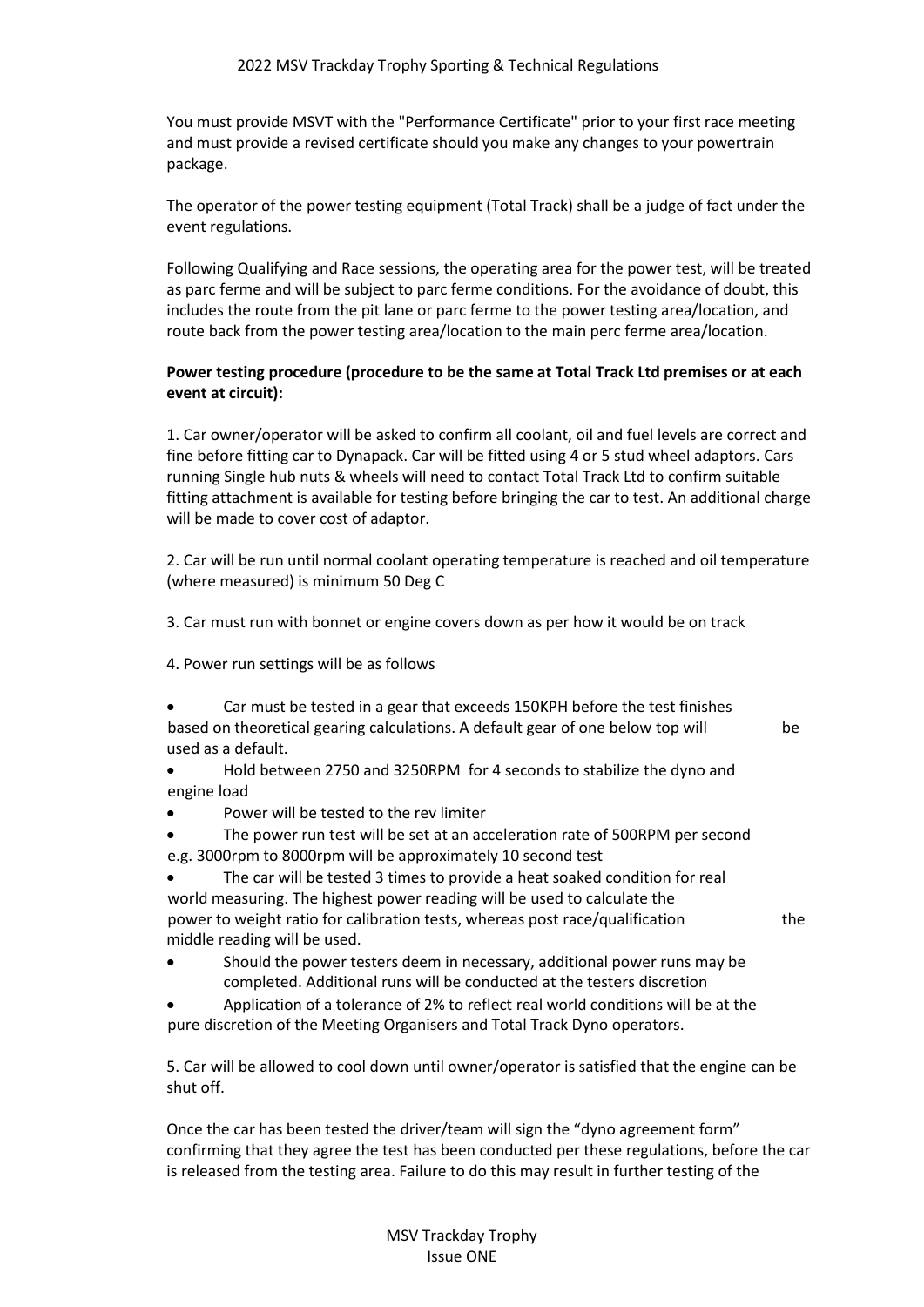vehicle, of the vehicle being impounded by the Clerk of the Course or the Eligibility Scrutineer for further interrogation, including but not limited to external testing by the dynapack UK distributer.

Where the conclusion of the further interrogation/power testing confirms non-compliance, the entrant shall be responsible for all costs and fees arising from the interrogation/power testing procedure

## **Dynapack Dyno Calibration:**

The Total Track Ltd dyno will be serviced, maintained and calibrated in accordance with Manufacturers specifications. Accuracy of torque/power measurement to be maintained within the 0.5% accuracy tolerance allowed.

The correction factor for all dyno tests will be "SAE adaptive".

PLEASE NOTE: All vehicles must be tested between 1<sup>st</sup> February 2022 and the day prior to the last race meeting. Any dyno reports conducted before this time will not be valid for the 2022 season.

All vehicles must be fitted with a rev limiter.

All vehicles must be under the maximum power to weight ratio as specified by MSV. The organisers reserve the right to alter a competitor's class (based on performance). In any case, a competitor will be informed of the class change prior to the race. Should Total Track be unable to conduct power tests for a prolonged period, (or in the case of force majeure), the organisers reserve the right to allow power testing at AET Motorsport, Beckbridge Rd, Normanton WF6 1TE. This may only take place with prior written consent from the championship organisers.

PLEASE NOTE: At some rounds, competitor's vehicles may be weighed and tested for their power output at the hubs.

In the event that an eligibility power test for the current season is not possible prior to the competitor's first round, and where the car is confirmed to be unmodified, drivers who have raced in the same car in a MSVT race series/championship within the last 12 months may submit last season's eligibility power test on the following conditions:

- I.That a signed declaration is submitted confirming that no modifications have taken place since the power test was conducted
- II.That the competitor understands that in the interim spot checks will be conducted and checked against the submitted eligibility test
- III.A payment for the current season's eligibility test is made in full to the dyno provider prior to the competitor's race
- IV.An eligibility test is completed before the end of the current season

## 5.4 **Presentation**

Cars must be presented to a high standard. Unpainted panels, unrepaired damage or cars not achieving a satisfactory level of preparation and presentation, as judged by the series scrutineer, may receive a warning and may ultimately result in disqualification.

Presentation for a vehicle for scrutineering is a declaration by the entrant that the vehicle is eligible for that event and fully complies with the series regulations.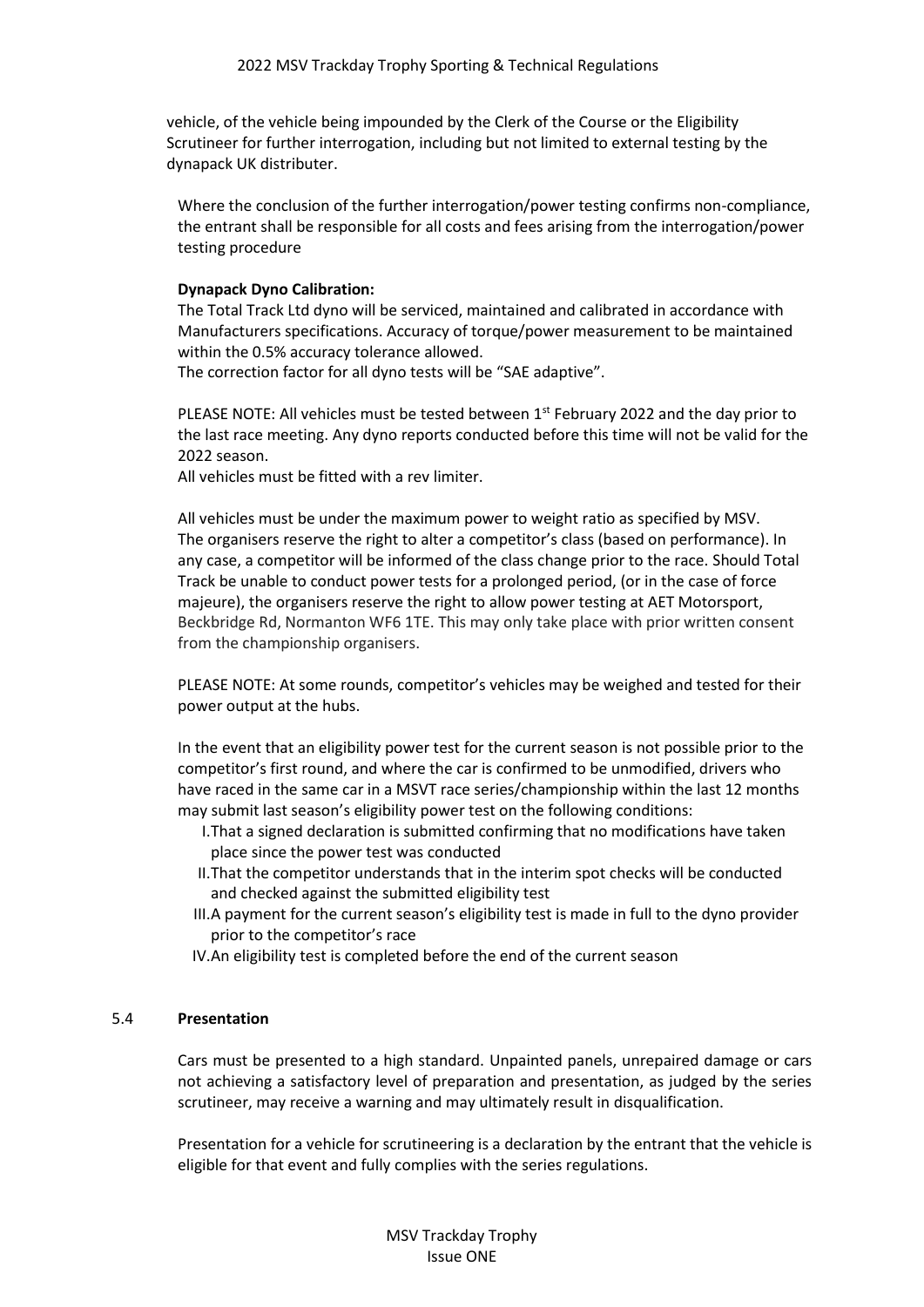# 5.5 **Safety Requirements:**

The following Articles of Motorsport UK Blue Book 'Section K Competitors: Safety' regulations are highlighted as being applicable (but not to the exclusion of any other) Motorsport UK General Regulations that automatically apply – see 5.1.2 above): K 1.2.1 & K 1.2.2 , – ROPS (Roll over protection systems) general safety specifications K 1.2.3, - ROPS, compulsory diagonal bar K 1.3.5 – ROPS, optional reinforcement K 2.1.2 - K 2.1.4 - Seat belts, 4, 5 and 6 point harnesses K 3.1 - Fire extinguisher K 5.1 & K 5.2, - Red warning light K 6, - Fuel tanks & fillers K 8 , - External circuit breaker (see also G120 & 121) K 9 – Race Overalls (in particular, K 9.1.1) K 10 – Crash helmets K 13, - Head restraints A link to the 2022 Motorsport UK Competitors & Officials Yearbook can be found here: <https://www.motorsportuk.org/News-Publications/Publications/Yearbook>

## **5.5.1 Safety Harnesses**

In order to maintain the integrity of the harness system in the event of an accident, it is recommended that these should be a minimum of five-point attachment, in accordance with Q 13.10.2.

## **5.5.2 Seats**

It is strongly recommended that seats have side wings or side head restraints to take into account lateral forces.

## 5.6 **General Technical Requirements & Exceptions**

All vehicles must comply with the relevant sections of the 2022 Motorsport UK Yearbook Section J and Section Q (Tech Regs) up to and including Q 19.16

- 5.6.1 Competitors registering in this Series do so in the full knowledge that the organisers reserve the right to require the Series Scrutineer to carry out, record and enforce eligibility checks which may include the sealing of component(s) for subsequent checking. The costs of such checking shall be borne by the series organisers but the organisers shall not be liable for the costs of stripping or reassembly or rebuilding of vehicles after the checks have been carried out.
- 5.6.2 Advertising on vehicles is subject to requirements set out in Motorsport UK Yearbook Q 13.2.2 and H 28 & H 29 in particular. For the avoidance of doubt, use of the side windows of the vehicle for advertising is strictly prohibited.
- 5.6.3 All vehicles must comply with Motorsport UK General Technical Regulations and the relevant parts of the Motorsport UK Yearbook except where specified below.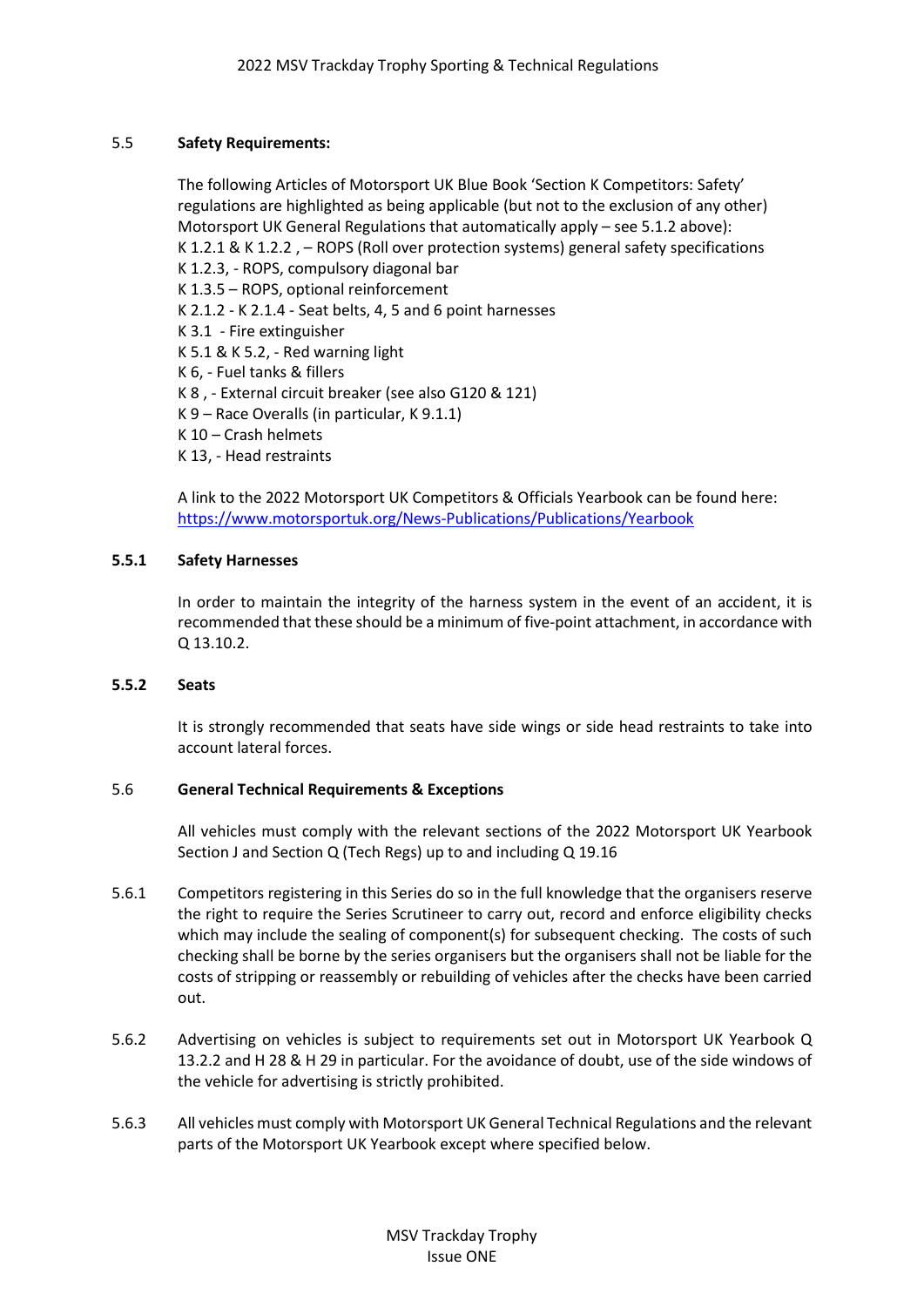- 5.6.4 Vehicles must be fitted with at least two externally mounted rear view mirrors.
- 5.6.5 Engines may be sealed at any time by a Licensed Eligibility Scrutineer and only by written permission in advance from the series organisers or series Eligibility Scrutineer may seals be broken.
- 5.6.6 The Car Specification elements of the Series Registration documents must be fully completed and will form part of a declaration of the cars suitability to align with this series. This document should be with the car when presented for scrutineering.
- 5.6.7 If a workshop manual or manufacturers specification sheet specifically for the model being raced is not available, then a manual for the standard version of the vehicle with any other relevant supplementary information to prove the authenticity of the up rated model would be acceptable. The onus is on the entrant to prove eligibility of the model.

## 5.7 **Chassis:**

- **5.7.1** Chassis and chassis members must remain as originally manufactured and lightening or reducing of chassis or chassis member strength is prohibited save that the spare wheel well may be removed for the sole purpose of the fitting of a fuel tank in the boot area. A steel plate of at least the thickness of the metal removed must cover any remaining aperture.
- 5.7.2 Addition of material to strengthen the chassis and seam welding is permitted.
- 5.7.3 Minimum ground clearance is 40mm excluding exhaust systems.
- 5.7.4 All cars must retain the standard floor pan.

## **5.8 Bodywork:**

- 5.8.1 Bodywork must be complete and standard in shape and silhouette, material and thickness on all exterior surfaces except that bonnets, doors, boots and spoilers may be replaced with lightweight replicas and any non metallic panel may be replaced with a fibreglass replica. In the case of a hatchback the hatch may be fibreglass.
- 5.8.2 Aerodynamic devices are permitted, providing that the comply with the provisions set out in Appendix J of the Motorsport UK Yearbook (particularly J5.20.10 & J5.20.11) in terms of fixed rear wings, rear diffusers and front splitters only. It is implicit that these devices must be approved by the scrutineers. Active aero/DRS systems are not permitted.
- 5.8.3 A "roof scoop" may be allowed for the purpose of ventilation for the habitable.
- 5.8.4 Modifications to the silhouette may be permitted subject to all of the following conditions:

Such modifications are:

- Fitted for safety or efficiency (for example to aid cooling of either the interior cabin or engine bay without a significant performance advantage)
- Approved by the series organisers and scrutineers in advance.
- In keeping with the spirit of the series (modifications that give a significant performance advantage at a high financial cost will almost certainly be illegal or outlawed in future regulations).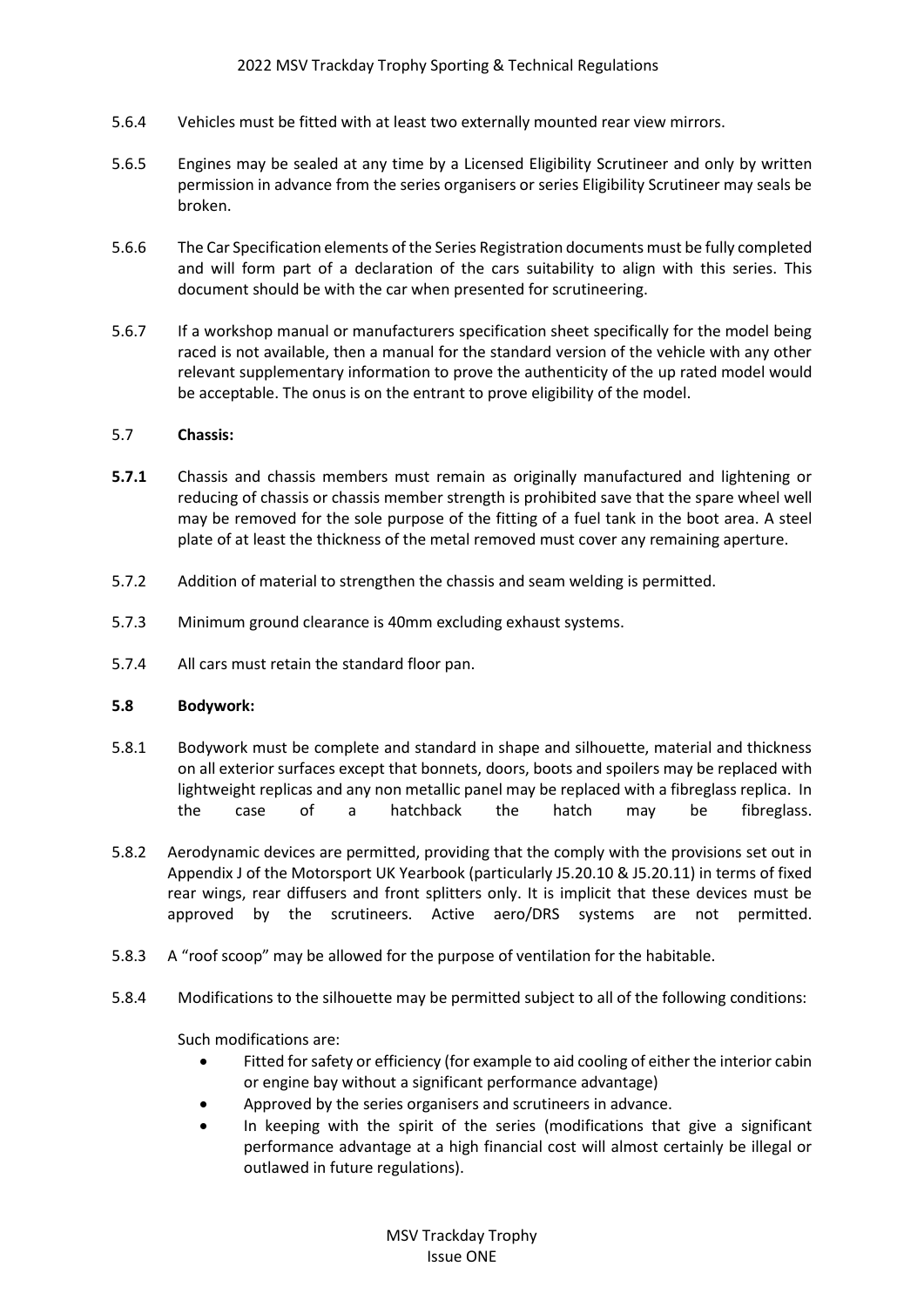- 5.8.5 Headlights can be removed but must be replaced with blanking plates in order to retain the existing, exterior shell of the vehicle. All modifications must also comply with the regulations relating to presentation. Any replacement panels must be securely fixed.
- 5.8.6 The removal of exterior decorative strips and bumper overriders is permitted. Reworking or modification to exterior bodywork is prohibited but any part of the arch/wing pressing folded into the wheel arch may be deformed, but not removed, to give clearance to the tyres. Any item below the centreline of the wheel must not project beyond a line drawn at 45 degrees to the horizontal and tangential to the bodywork (not including overriders).
- 5.8.7 All internal panels and subassemblies must remain as originally manufactured, save that interior door cards may be removed or replaced subject to meeting Motorsport UK requirements. Strengthening is permitted. Battery trays and their supports may be removed.

#### 5.9 **Interior:**

a. These regulations require the retention of the dashboard. In the habitable, floor carpets, under felt, sound deadening, headlining, front and rear parcel shelves, centre consoles, the front passenger and rear seats and trim in the boot/luggage compartment may be removed.

b. Instrumentation is free, however a working and accurate tachometer (rev counter) must be fitted.

c. All windows are free. However, competitors must provide a method for ventilating their vehicle.

d. Driver's seat is free subject to Motorsport UK requirements and the driver must be located entirely to one side of the centre line of the car.

e. Heaters and interior ventilation systems may be removed. Adequate ventilation must be provided in order to facilitate windscreen demisting.

- 5.9.1 The original boot and bonnet hinges and fasteners may be removed and are free but the original bonnet and boot shut lines must be as in production.
- 5.9.2 It is recommended that all cars fit a FIA compliant window net to the driver's side of the roll cage

#### **5.10 Engine:**

- 5.10.1 All entries must be powered by a production car engine originally available through normal commercial channels of a car manufacturer in quantities of not less than 1000 units within 12 consecutive months that is fitted in the original location with a rev limiter.
- 5.10.2 Induction air filter and air filter box may be removed and air ducting/trunking is free provided it does not extend beyond the periphery of the bodywork. Anti surge pipes are permitted as also are return pipes from the carburettor/injection system.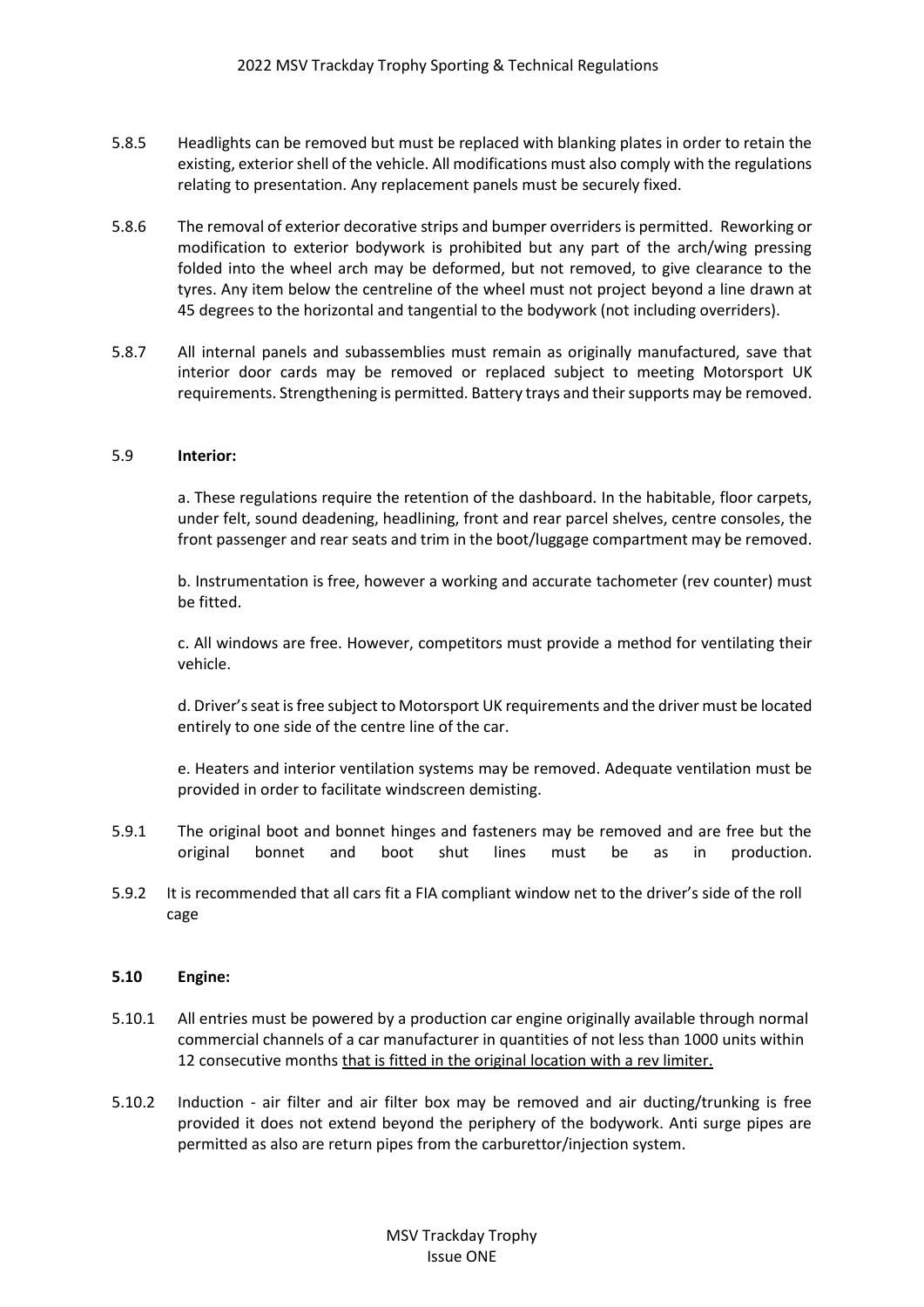Forced induction is only permitted on engines which were originally supplied as forced induction by the manufacturer. Turbochargers, superchargers and related components may be sealed by scrutineers, where this has been the case seals may not be broken without permission in writing by the Championship Organisers. Damaged, missing or broken seals, may cause a component to be judged non compliant.

Forced induction vehicles are subject to the correct penalty ballast being applied. For vehicles under 2000cc, 30kg penalty ballast must be applied. This shall increase by 20kg for every 500cc over and above 2000cc i.e. - Up to 2000cc = 30kg, 2001-2500cc = 50kg, 2501- 3000cc = 70kg, etc.

Forced induction penalty ballast must not be included in the weight declared for class eligibility and cannot be absorbed within the mass of the vehicle. All ballast must be clearly labelled, securely fitted by at least four M8 bolts in the passenger foot well or passenger seat position and be visible for inspection at any time – (References Motorsport UK Yearbook Regulations J. 5.15.1 – 5.15.4).

Boost pressure must not be adjustable from within the habitable nor be adjustable remotely. Regulations dictate that it shall be the standard production or homologated component and must not be modified save for the fitting of a 360 degree thrust bearing to improve reliability. The organisers reserve the right to introduce or modify requirements for forced induction engines.

- 5.10.3 Oil coolers and additional water radiators are permitted provided they are located within the periphery of the bodywork.
- 5.10.4 The exhaust system is free subject to Motorsport UK requirements.
- 5.10.5 Inlet and exhaust manifolds are free.
- 5.10.6 It is permissible to remove metal from original cylinder blocks and heads.
- 5.10.7 Fuel pumps and fuel tanks are free subject to Motorsport UK requirements.
- 5.10.8 All other engine components are free.
- 5.10.9 Engine Sealing: Wire or paint may be used. To allow for scrutineers wire seals, every installed engine must have 1/16" holes drilled in readily accessible locations: A - Sump: Cross drilled through two adjacent retaining screws or studs.
	- B Rocker/cam cover: Cross drilled through two adjacent retaining screws or studs.
	- C Gearbox: Cross drilled through two adjacent retaining screws or studs

Damaged, missing or broken seals, may cause a component to be judged non compliant

5.10.10 Engines may be sealed from the car's first event. Thereafter the seals must be in place at all times. If a seal needs to be removed for any reason, the entrant must inform the series scrutineer who will then re-seal at the first opportunity.

5.10.11 The organisers reserve the right to request a competitor to carry out a rolling road analysis of the vehicle at a rolling road specified by the race organisers at the competitor's expense.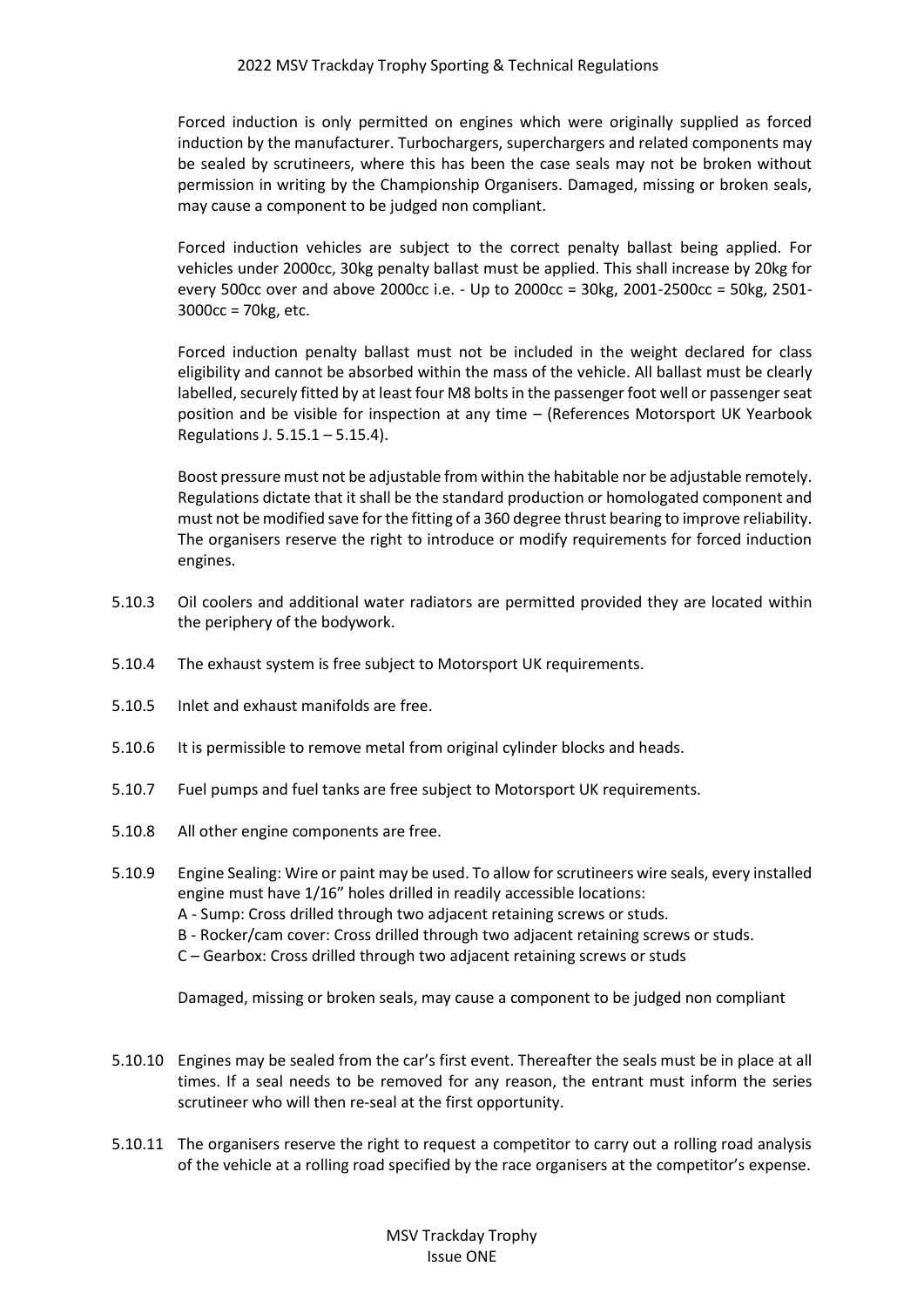- 5.10.12 Vehicles that have variable engine mapping or boost controls (turbo or supercharged vehicles) are only permitted to use the settings the vehicle was set to when tested for the mandatory pre-season dyno run. Controls within the cabin which can affect engine output/performance (whether in operation or not) are prohibited. For the avoidance of doubt series regulations cover all practice, qualifying and race sessions at all times during the entire race event - References Section (J. 3.1.3.)
- 5.10.13 Modification or exchange of the engine, gearbox or any component; or the breaking of any engine or gearbox seal, is prohibited. If for any reason the Modification or exchange of the engine, gearbox or any component; or the breaking of any engine or gearbox seal is required, pre-authorised by the organisers and/or eligibility scrutineer must be requested formally in writing prior to work being started and confirmed on completion with a new eligibility power graph for that vehicle.
- 5.10.14 Water/Methanol injection is prohibited in all forms.

## **5.11 Fuel:**

- 5.11.1 All fuels listed in Motorsport UK competitor's yearbook 2022 as pump fuel are acceptable subject to a 100ron maximum octane rating.
- 5.11.2 The organisers reserve the right to request fuel for sampling at any point during an event weekend.
- 5.11.3 Where the conclusion of the fuel testing procedure confirms non-compliance the entrant shall be responsible for all costs and fees arising from the testing procedure. Motorsport UK Yearbook Section D 34.6

#### **5.12 Suspension:**

5.12.1 Modification to the suspension is subject to the following conditions:

The spring and damper configuration and all of the original mounting points must be retained and used in the operation of the suspension except that coil over dampers may be used with adjustable spring platforms.

Suspension that is adjustable either remotely from outside of the car, or manually by the driver while the vehicle is in motion is prohibited.

- 5.12.2 Dampers are free providing they are mounted on the original mounting points.
- 5.12.3 Anti roll bars and their mountings and shape and material are free providing they fit directly on to the original body/chassis mounting points and the mobile suspension units. No other additional suspension components are permitted.

#### **5.13 Transmission:**

5.13.1 Transmission is free subject to Motorsport UK requirements.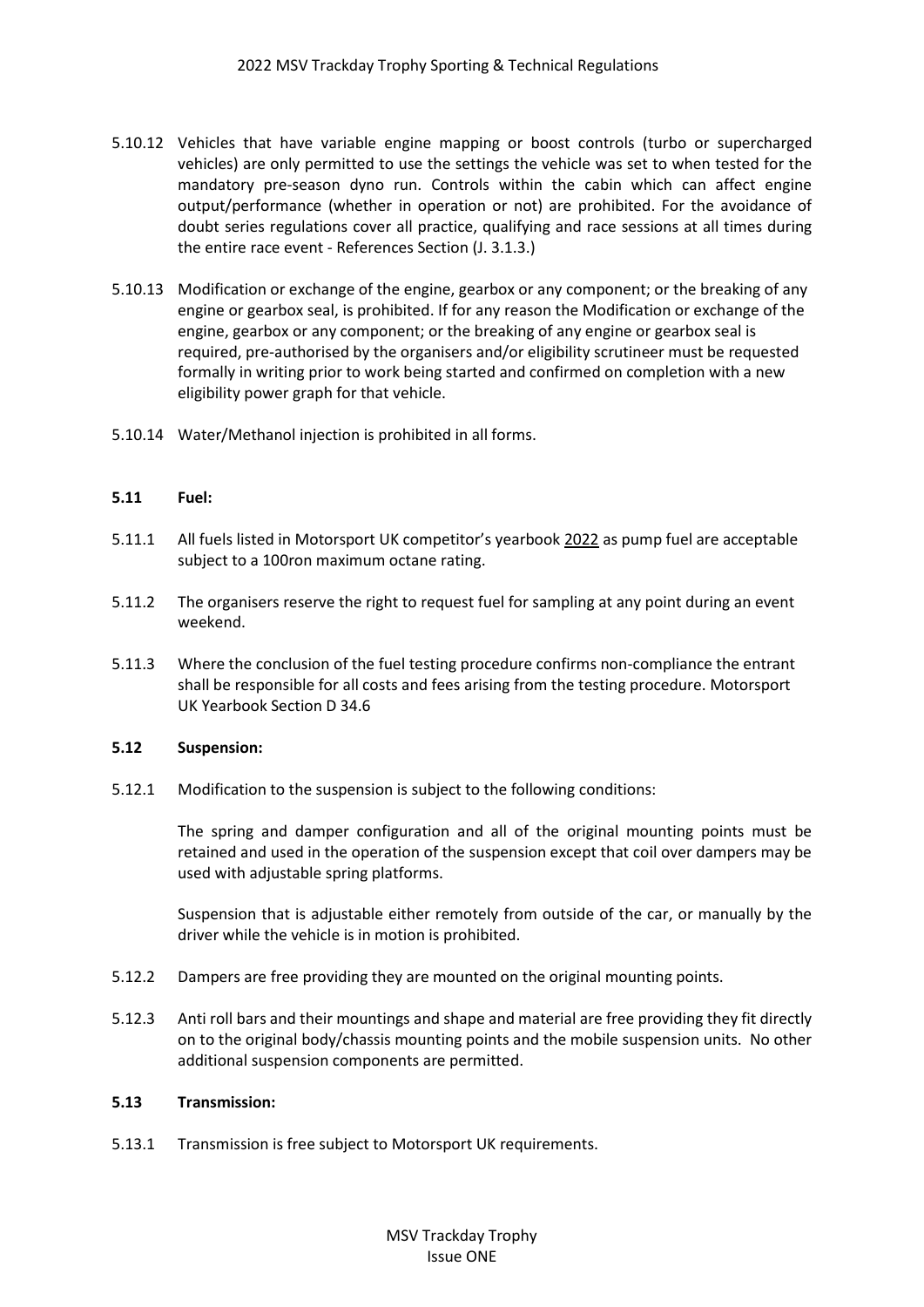## 2022 MSV Trackday Trophy Sporting & Technical Regulations

5.13.2 Cars with sequential gearboxes (eg: any vehicle without an H-pattern box) will remain in their relevant class based on power-to-weight, but must carry a "sequential box penalty ballast" of 30kg. Sequential gear box penalty ballast must not be included in the weight declared for class eligibility. All ballast must be clearly labelled, securely fitted by at least four M8 bolts in the passenger foot well or passenger seat position and be visible for inspection at any time – (References section J. 5.15.1 – 5.15.4).

# **5.14 Electrical:**

- 5.14.1 Electrical equipment is free provided that a generator, battery and starter are fitted and in full working order at all times.
- 5.14.2 High intensity rear light and front windscreen wiper to Motorsport UK requirements must be fitted and in full working order.
- 5.14.3 The presence of an aftermarket ECU must be highlighted to the Series Organisers at the point of annual Registration (or immediately upon the items introduction), along with manufacturer details and model numbers. If present, the competitor must provide a laptop and cable to allow the eligibility scrutineer access into the files within the ECU. Failure to provide access into an aftermarket ECU at the request of the eligibility scrutineer may result in disqualification.
- 5.14.4 ECU's are not permitted to hold multiple maps or multiple engine modes, and must retain the unmodified settings that the vehicle was set to when tested for the mandatory preseason dyno run.
- 5.14.5 No ECU or other engine control system, may be adjustable from within the habitable, nor automatically whilst the vehicle is in motion, nor be adjustable remotely via any source.
- 5.14.6 All ECU's are subject to interrogation at the request of the eligibility scrutineers.

## **5.15 Brakes:**

- 5.15.1 Brake systems are free save that carbon or ceramic disks and ABS systems are prohibited unless fitted in production, in which case they must be to production specification. Ducting for the purpose of cooling brakes or removing dust is permitted provided it is not visible outside the car, serves no other purpose and if beneath the car, does not project beyond a line drawn at 45 degrees to the horizontal and tangential to the bodywork (not including overriders). Modification or removal of brake back plates is permitted.
- 5.15.2 Brake lights must be operational and operated only by the brake pedal without a delay. The high intensity rear light must not be operated by the brake pedal.

# **5.16 Wheels and Tyres:**

## 5.16.1 **Wheels:**

Wheel size and material is free. Centre locking wheels and their hubs are prohibited.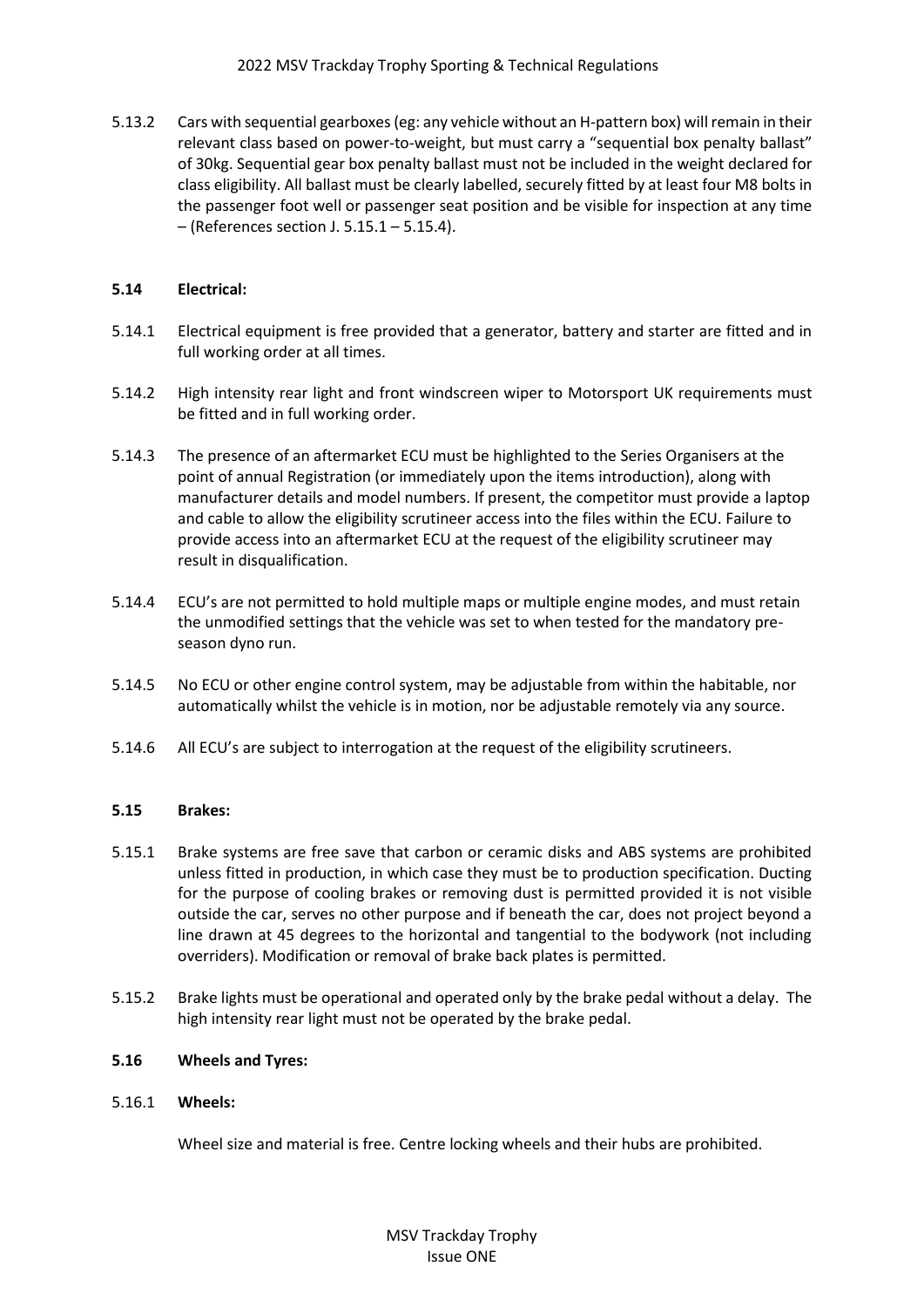# 5.16.2 **Tyres**

Tyres must be from list 1a,1b or 1c from Motorsport UK list of eligible tyres, with the exception of motorsport class wets and full slick tyres which are not permitted.

Changing or swapping wheels/tyres is not permitted during qualifying or the race except in the case of force majeure (puncture, obvious damage).

## **5.17 Weights:**

5.17.1 Weight is defined as the whole vehicle, including all consumables and fluids, at the end of each race entered, including the driver in full racing kit. The declared weight figure for eligibility must not include any success ballast or penalty ballast issued for forced induction, sequential gearbox or non conformance.

Penalty ballast cannot be absorbed within the mass of the vehicle, this ballast must be clearly labelled and be visible for inspection at any time – (References Motorsport UK Yearbook Regulations J. 5.15.1 – 5.15.4).

- 5.17.2 There is a minimum weight of 600kg at all times during competition. This includes the driver, normally seated with racing overalls and helmet. Cars under this minimum weight will only be permitted as guest entries at the discretion of the organisers.
- 5.17.3 The organisers reserve the right to increase or decrease minimum weight for eligible cars as appropriate.
- 5.17.4 These are true minimum weights with no tolerance and all cars must comply at all times. Ballast is permitted to achieve these minimum weights but weight may only be removed within the limits of the modifications detailed within these regulations.
- 5.17.5 Ballast must be securely attached within the vehicle and attachment bolts predrilled for the purpose of attaching scrutineers wire seals. The total weight of ballast carried, must be declared in the scrutineering log book and be in position at all times during practice and racing.
- 5.17.6 A maximum of 80kg ballast is permitted in the cars. For cars that have sequential gear boxes/forced induction, the mandatory sequential gear box and forced induction penalty ballast may be in addition to this.
- 5.17.7 All cars must comply with these weight limits irrespective of the year of manufacture and any other series regulations or waivers.
- 5.17.8 The organisers reserve the right to add success ballast to any vehicle seen to have an uncompetitive advantage over the rest of the field.

# **5.18 Numbers and Series Decals:**

- 5.18.1 Race Numbers must comply with Motorsport UK Regulation Q11.4: The numbers for each rear side window shall be;
	- (i) a minimum of 200mm high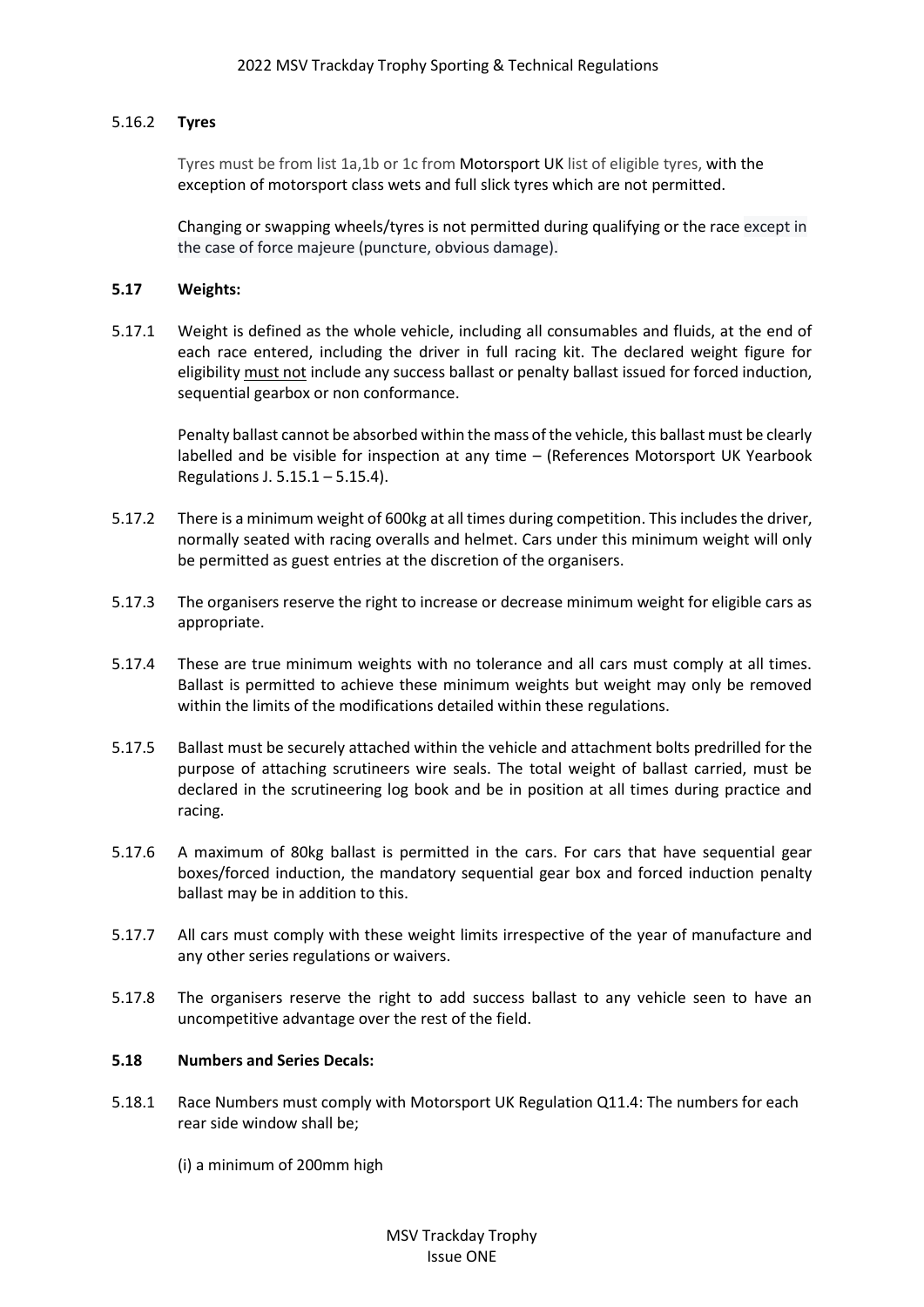(ii) with a stroke width of at least 20mm (iii) coloured reflective yellow

For vehicles with no rear side windows only; rear side numbers in compliance with Motorsport UK Regulation Q11.4 may be replaced with door numbers in compliance with Motorsport UK Regulation J4.1.

In addition, the windscreen of all cars must display the competition number positioned on the upper area of the passenger's side of the windscreen, as follows;

(i) the numerals must be at least 150mm high (ii) be in the same colour and font as those displayed on the rear side windows (iii) be placed no closer than 50mm from the lower edge of the windscreen "sun-strip" and 50mm from the side edge of the windscreen.

5.18.2 All vehicles must display the series advertising material associated with a Series sponsor as required by the series. These stickers will be provided in your Registration Pack and replacements can be purchased at each round if required.

MSVT sticker on both sides of the vehicle MSVT Trackday Championship sticker on both sides of the vehicle MSVT Trackday Trophy sticker on both sides of the vehicle Alex Reade Motorsport visor strip on the front windscreen of the vehicle Class sticker on the rear of the vehicle and two on the front (one reversed) MSVR Sticker on both sides of the vehicle Dodo Juice, and Moores Motors sticker on both sides of the vehicle

- 5.18.3 Competition numbers will be obtained at the competitor's expense. One full set of championship decals will be supplied by MSVT. Replacement stickers are available at the cost of £1 per individual sponsor sticker.
- 5.18.4 Front and rear windows may be covered with championship or personal sponsor livery to a maximum depth of 250mm from the top of the window measured from the centre-line of the vehicle and must also comply with Q13.2.2. Where championship front or rear window decals are specified in 5.18.2, competitors may not additionally display personal sponsor decals in the position specified. The championship organisers reserve the right to supply and specify a championship front or rear screen strip at any time and this will require the removal of any existing personal sponsor decals in these positions.

Further sponsors may be added at a later date.

# **6 APPENDICES:**

## **6.1 Race Organising Contacts:**

Series Co-ordinator: Stuart Garland Email: [trackdaytrophy@msv.com](mailto:trackdaytrophy@msv.com) Series Scrutineer: Nigel Thorne and Graham Bahr Email: [regs@msv.com](mailto:regs@msv.com)

## **6.2 Commercial Undertakings:**

None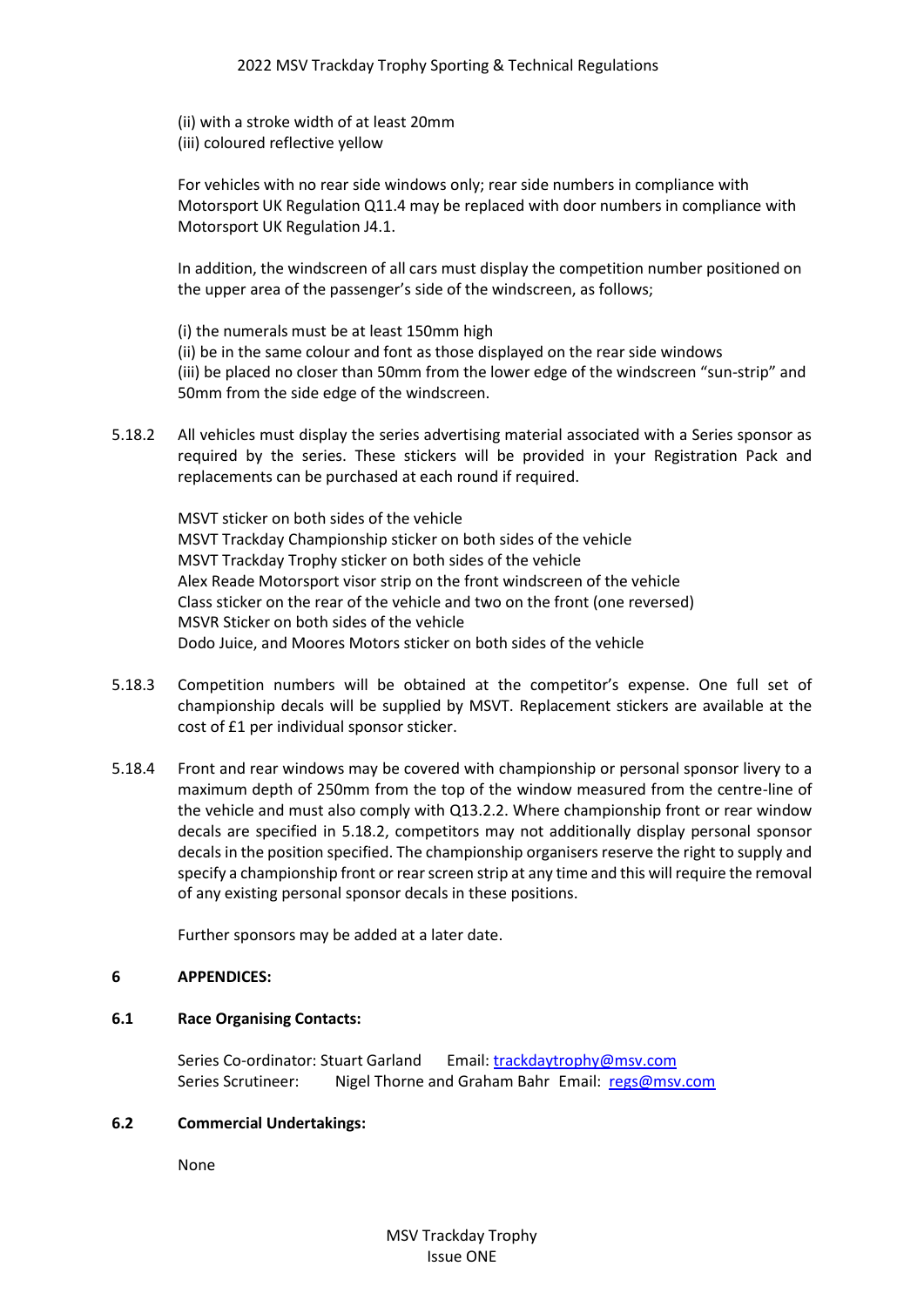## **6.3 Agreed Waivers:**

None.

#### **6.4 Log Books:**

A central logbook will be held by the eligibility scrutineer where specific eligibility infringements will be recorded and a copy issued to the entrant at scrutineering.